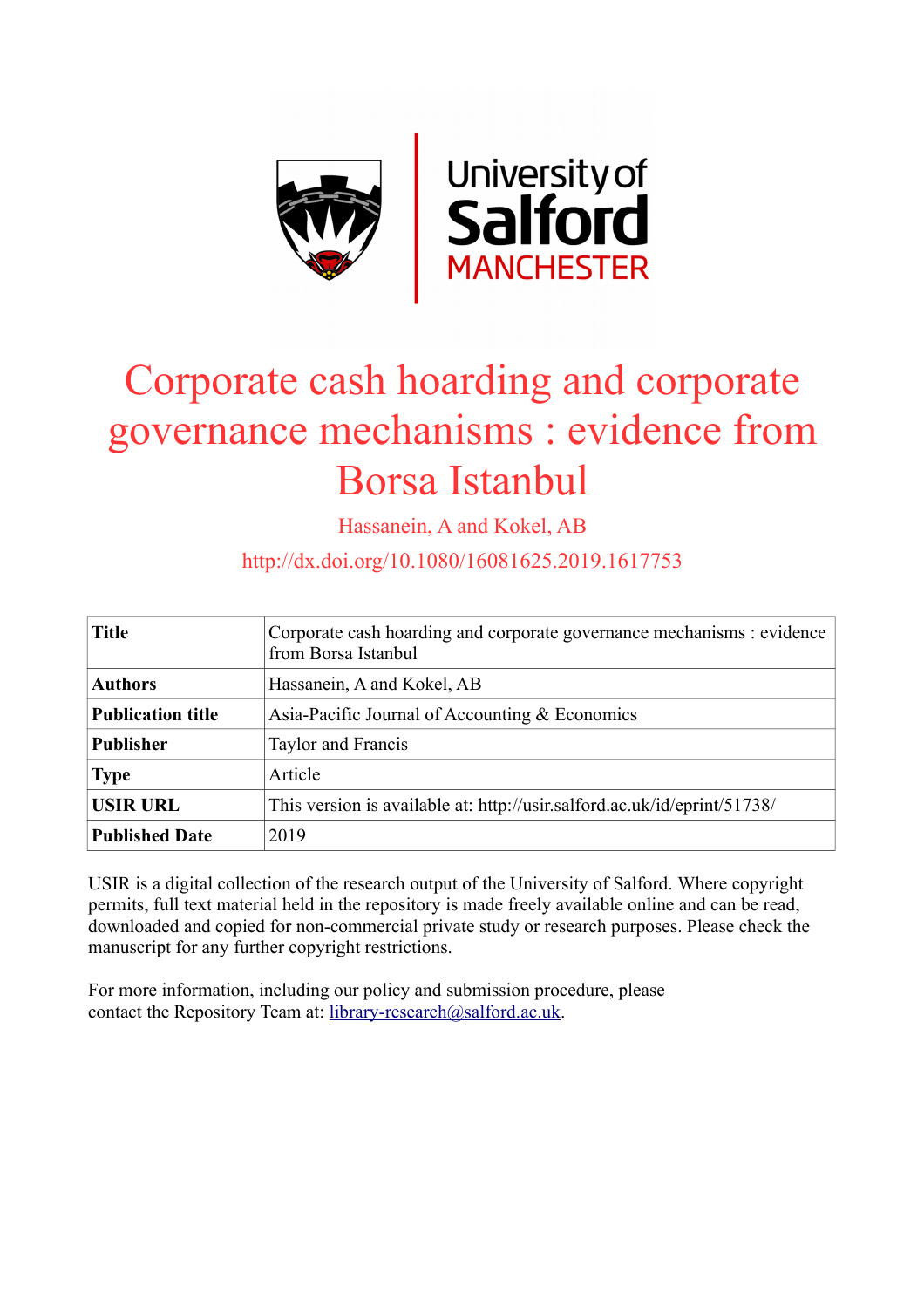**Corporate cash hoarding and corporate governance mechanisms: Evidence from Borsa Istanbul**

# **Abstract:**

This study aims to examine the impact of corporate governance mechanisms on the cash hoarding decision. The study focuses on BIST100 non-financial firms listed on Borsa Istanbul over the period from 2010 to 2014. The study finds that firms with larger size of board of directors are more likely to hoard cash than firms with smaller board size. However, it finds firms with larger size of audit committee are more likely to hold less cash than firms with smaller audit committee size. Besides, it finds that firms with larger percent of independent directors are more likely to hoard more cash than firms with smaller percent of independent directors. It, also, finds that when the CEO of a firm is also the chairman, the firm tends to hoard more cash. Further, the study finds that firms audited by non-big auditor are more likely to hold more cash than firms audited by big auditor. The results suggest that firms with good corporate governance mechanisms (except for percent of independent directors) are less likely to hoard cash.

*Keywords*: Cash hoarding; Corporate governance; Turkish firms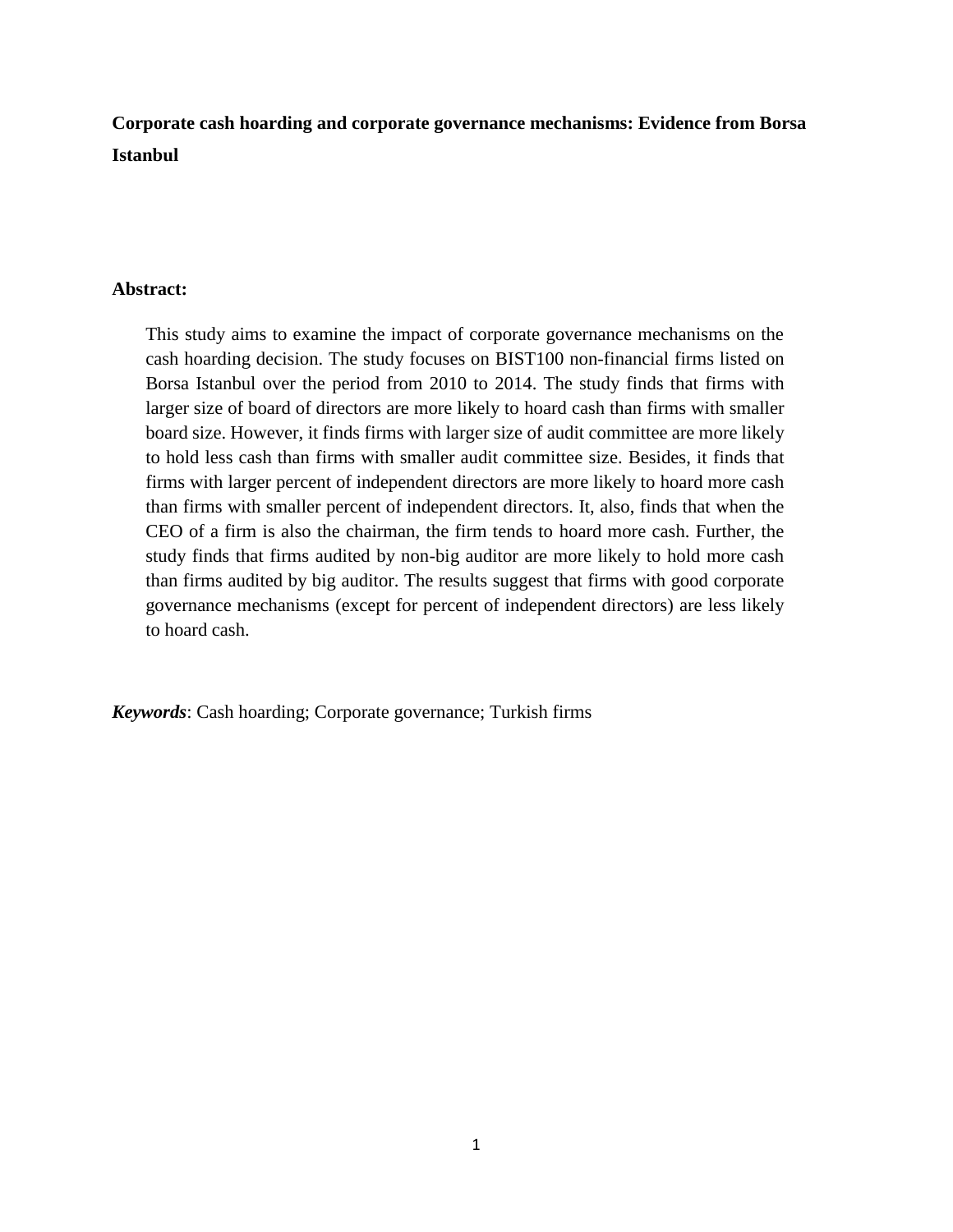# **1. Introduction**

Due to market imperfections, external funds cannot be obtained easily and hoarding cash becomes crucial for firms. Firms need cash in order to carry out their financing, investing and operating activities. There are number of reasons that encourages firms to hoard cash. First, firms are likely to face transaction costs when they raise funds externally. These costs could be avoided by using cash reserves. Furthermore, cash reserves eliminate the need of asset liquidation to obtain funds. Second, cash reserves could be used in order to finance the investments and keep operating. Also, cash hoardings are beneficial for shareholders. Because, cash hoarding avoid dividend cuts during the periods with cash flow shortages (Saddour, 2006). Furthermore, hoarding cash reduce the cashflow uncertainty because companies can meet not expected contingencies. JP Morgan (2005) states that "The choice of a company to hold cash to meet the objective of ensuring greater levels of financial flexibility and so it can capture growth opportunity without the risk of being subject to financial constraints". However, hoarding cash could create conflict of interests between managers and shareholders which creates an agency motive.

There is a limited number of studies that investigates the corporate cash hoarding decisions of firms. Prior research has examined the determinates of corporate cash hoarding in number of countries such as Canada, United Kingdom, United States, France, Pakistan, Switzerland, Germany, Japan, Iran, China and ASEAN Countries. However, none of prior research has examined the impact corporate governance mechanisms on cash hoarding in Turkey. Therefore, this work is encouraged by the fact that none of the prior studies in Turkey have studied the relationship between corporate cash hoarding and corporate governance mechanisms. Prior studies in Turkey focus on the period before global financial crises and examine the impact of firm specific characteristics such as profitability and capital expenditure on the corporate cash holding (e.g.,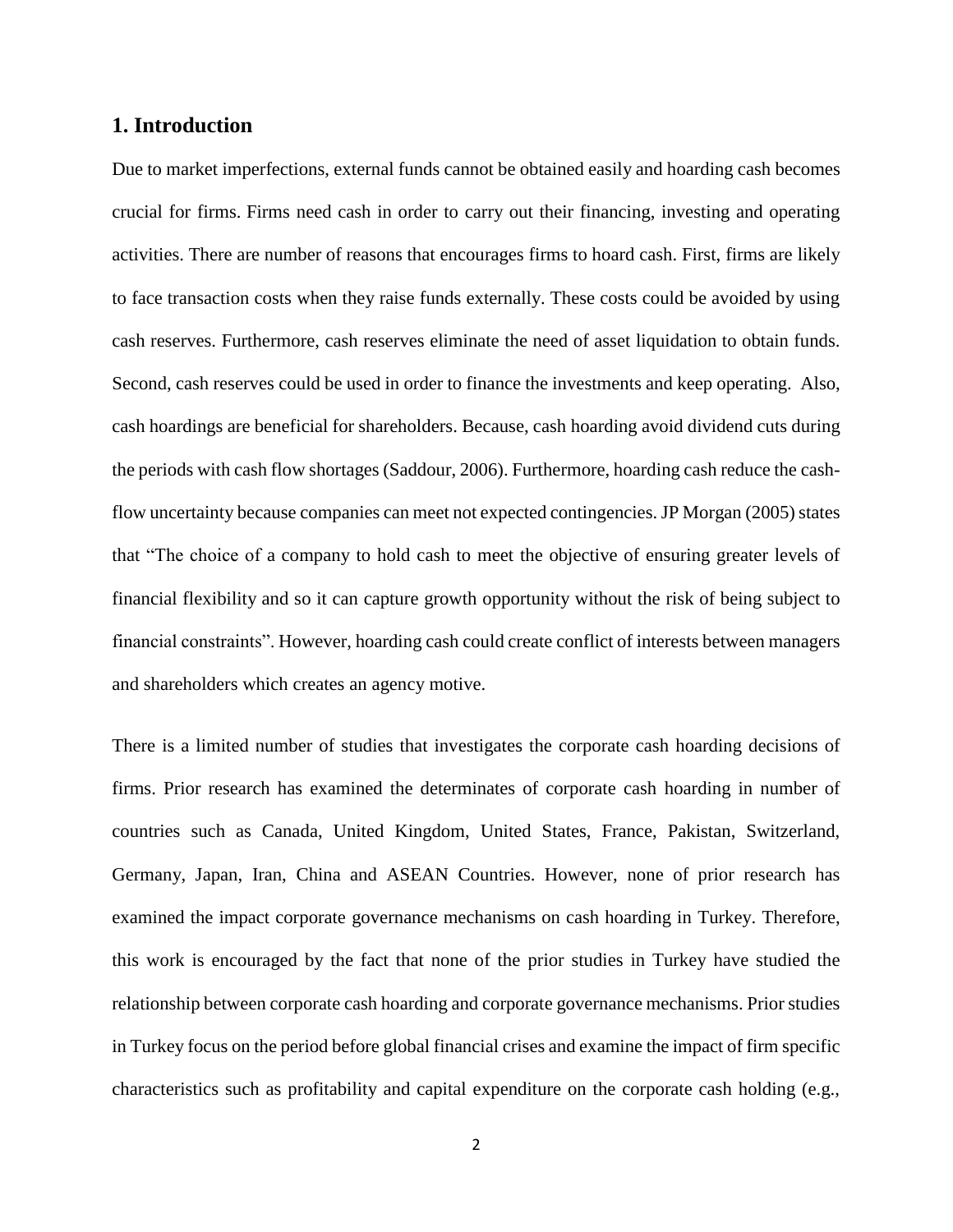Uyar & Kuzey, 2014). Thus, this study aims to fill this gap by investigating the effect of specific governance mechanisms on the cash hoarding decision of Turkish listed firms, particularly, after the period of global financial crisis.

This study contributes to the literature in terms of corporate cash hoarding and corporate governance mechanisms. The study is the first to investigate the impact of corporate governance mechanisms on the corporate cash hoarding decision within the Turkish firms over the period of 2010-2014. The study finds that firms with larger size of board of directors are more likely to hold more cash than firms with smaller board of directors. In addition, it finds that firms with larger percent of independent directors their board of directors are more likely to hold more cash than firms with smaller percent of independent directors in their boards. It, also, finds that when the CEO of a firm is also the chairman, the firm tends to hold more cash. besides, the results indicate that firms with larger size of audit committee are more likely to hold less cash than firms with smaller size of audit committee. However, the study finds non-significant relationship between cooperate cash hoardings and both frequency of board meetings and family ownership. Further, the study finds that firms audited by non-big auditor are more likely to hold more cash than firms audited by big auditor. The results suggest that firms with good corporate governance mechanisms are less likely to hold cash.

The reminder of the paper is structured as follows. Section 2 provides the theoretical framework; It explains different theories of cash hoarding and reviews the literature to formulates the research hypotheses; Section 3 details the research design; Section 4 reports the results; Section 5 presents the conclusion.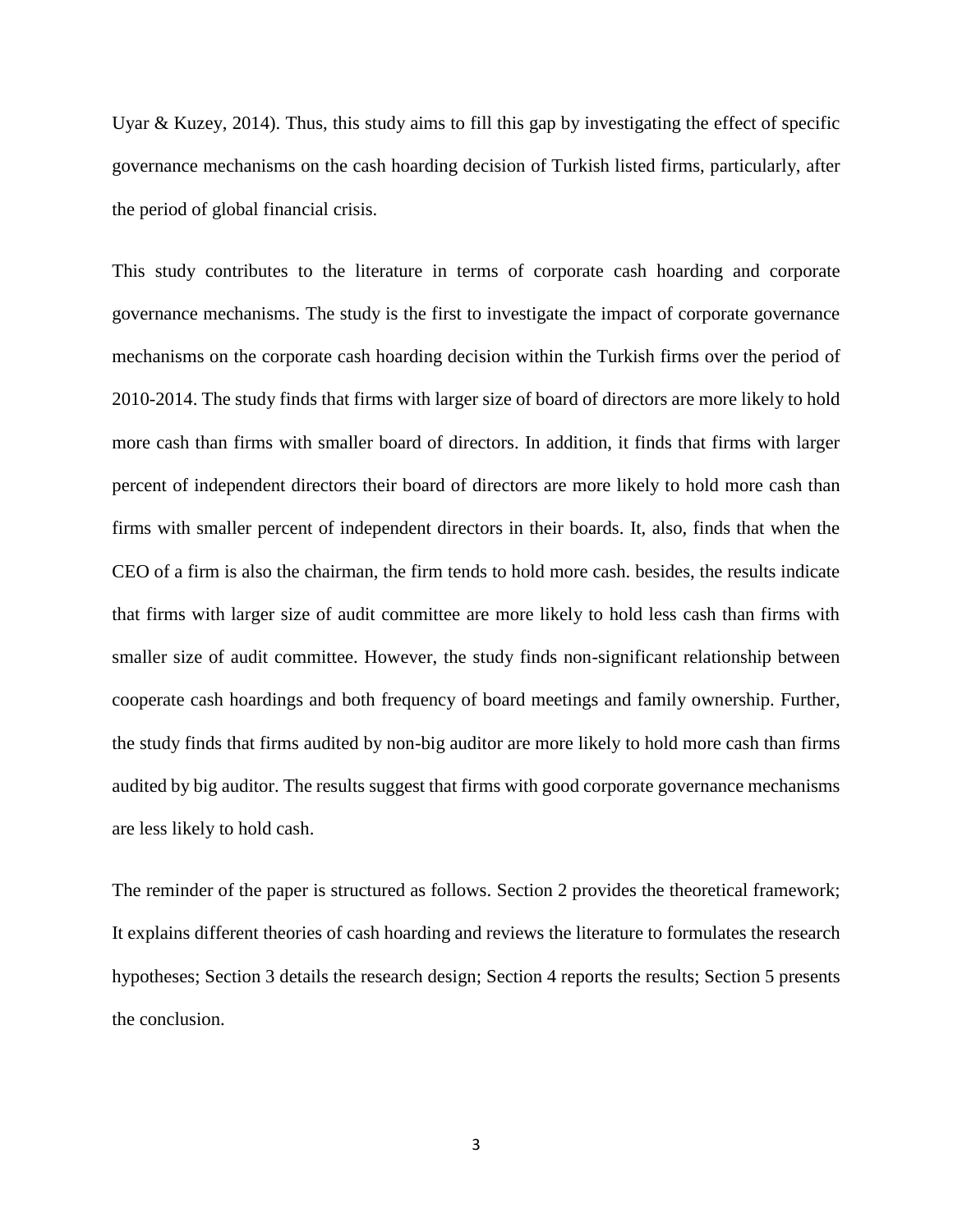# **2. Theoretical framework**

#### **2.1 Theories**

The theoretical expectations for managers' decision to hold cash are based on the following theories; *trade-off, pecking order and free cash flow theories*

# *2.1.1 Trade-off Theory*

The trade-off theory was, firstly, proposed by Baumol (1952) and Tobin (1956) and was extended by Miller & Orr (1966). The trade-off theory argues that firms maximize their values by considering the marginal costs and marginal benefits of hoarding cash. (Opler et al., 1999). Ferreira & Vilela (2004) emphasized that hoarding cash reserves reduces the probability of experiencing financial distress, make it possible for a firm to apply optimal investment policy and reduces the costs of liquidation of assets or external fundraising. On the other hand, the marginal cost of hoarding cash is the opportunity cost of forgone investments with higher returns (Opler et al., 1999; Ferreira & Vilela, 2004). In addition, if managers hoard cash in order to increase the firm size rather than maximizing shareholder's wealth, the company could face the agency cost of hoarding cash (Han & Qiu, 2007).

# *2.1.2 Pecking Order Theory*

 $\overline{\phantom{a}}$ 

The pecking order (or financial hierarchy) theory was developed by Myers & Majluf (1984).This theory aims to minimize the costs of information asymmetry<sup>1</sup> and other costs of financing (Custodio et al., 2005; Ferreira & Vilela, 2004). Thus, this theory suggests that firms follow a pecking order of financing to minimize costs related to information asymmetry. Therefore,

<sup>&</sup>lt;sup>1</sup> The term of "asymmetric information" represents the unequal level of information between two parties within a transaction and it could be solved by providing information to external environment. Because of asymmetric information, markets become inefficient due to insufficient information provided to investors to make their decisions.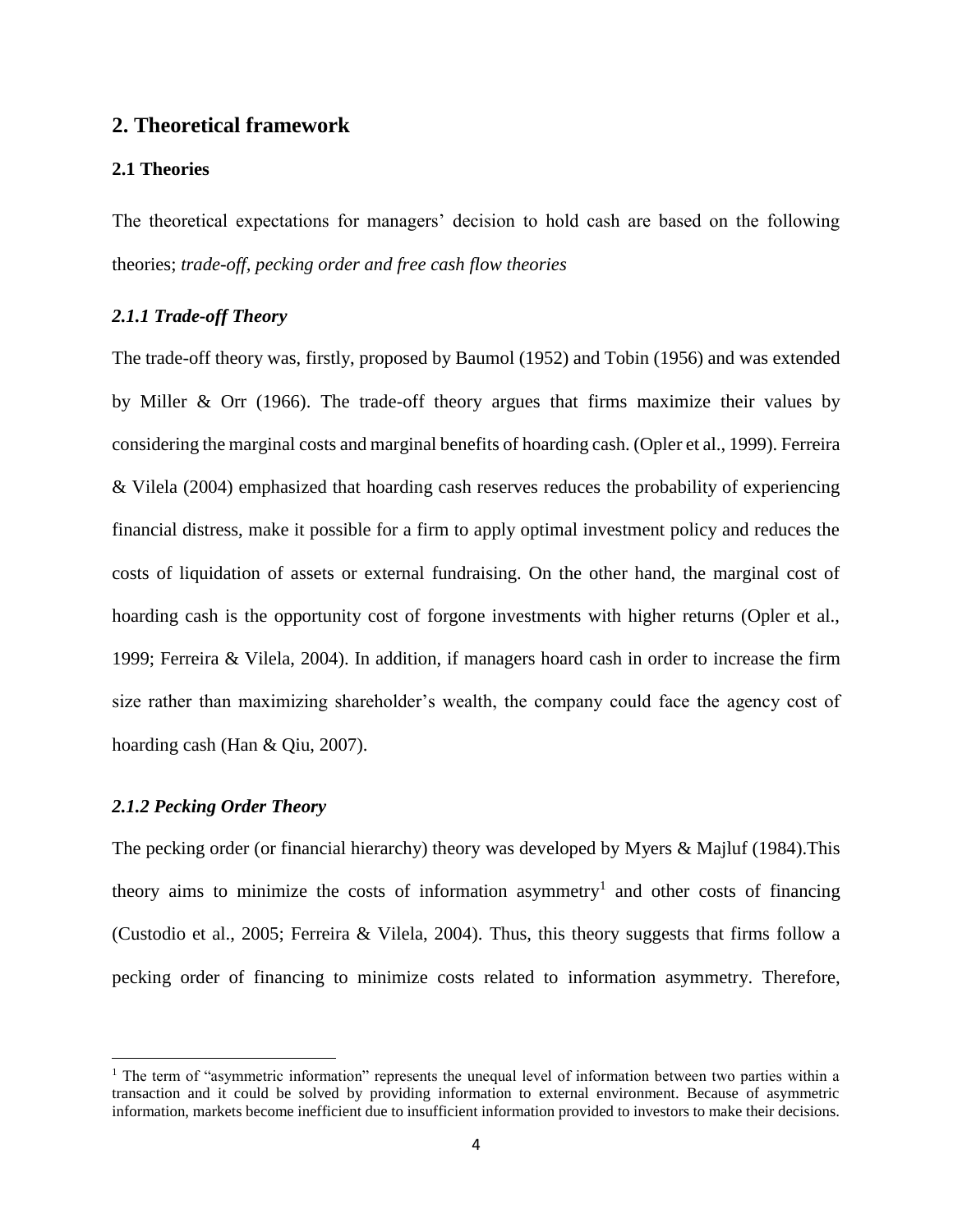companies finance their investments, firstly, by using internal sources such as retained earnings, then, low risk debt and, finally, with high risk debt rather than using equity financing (Myers  $\&$ Majluf, 1984). In addition, when a company become bankrupt, the debt holders are paid first and shareholders get the remaining amount. The equity financing is the last choice because firms face higher costs due to information asymmetries, when issuing new shares. Thus, cash can be seen as an outcome of the different financing and investment decisions proposed by the hierarchal pattern of financing (Dittmar et al., 2003). Ferreira and Vilela (2004) claim that cash can be used for financing investments to pay firm's debt and in turn stockpile cash. Dittmar et al. (2003) also detect that firms with high level of cash flows are those to distribute dividends, apply for debt financing, and as a result hoard cash.

## *2.1.3 Free Cash Flow Theory*

The free cash flow theory of Jensen (1986) mainly focuses on the shareholder-manager relationship. Free cash flow is the remaining amount when the capital expenditures are subtracted from operating cash flow. According to Jensen (1986), managers desire to increase the firm size with the cash hoardings of the company by investing in assets. By doing this, managers gain additional power on the investment decisions of the firm. Therefore, cash reserves make it possible for managers to make the investments that investors are not willing to finance. Additionally, when a firm has enough cash hoardings, it is not required to raise funds externally and provide information on their future projects to external environment. This situation allows manager to use the cash hoardings in a way that suits their own interest and reduces the pressure for good performance (Ferreira & Vilela, 2004; Custodio et al., 2005). On the other hand, shareholders seek to maximize their wealth with dividend pay-outs. Finally, management may choose to hoard cash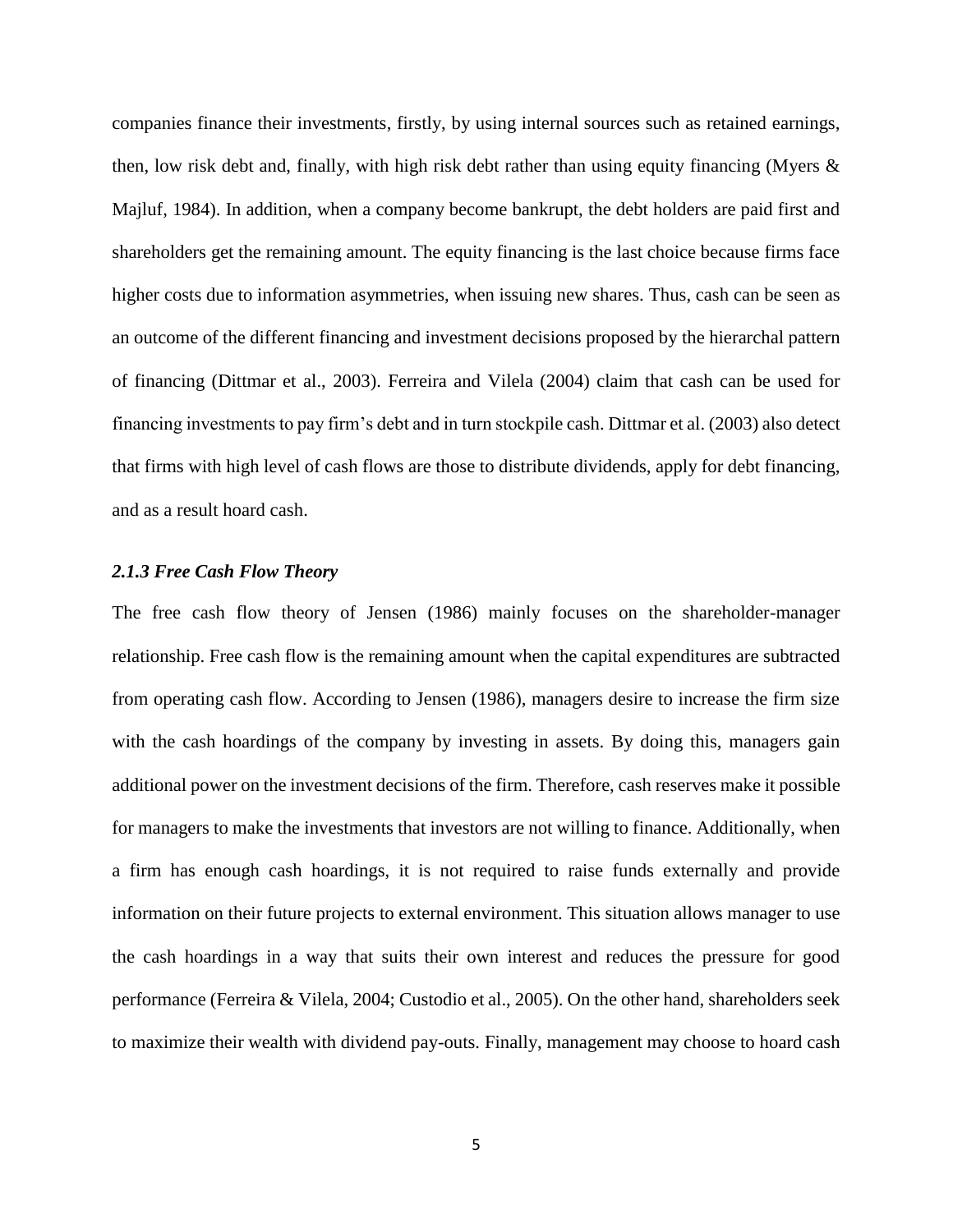because of the unwillingness to pay dividends to shareholders. Yet, managers must find ways to invest the cash and this behaviour may result in unworthy investments (Opler et al., 1999).

#### **2.2 Literature and hypotheses development**

This section critically evaluates the prior research in terms of the association between corporate governance mechanisms and hoarding cash in order to development the research hypotheses.

### *2.2.1 Cash hoarding and size of board of directors*

Jensen (1993) suggests that larger boards of directors are more likely to be dominated by CEOs. This may be because a number of board members prefers not to criticize the decisions on management. Consequently, Boubaker et al. (2013) argue that the size of a board negatively affects the co-operation and communication between the board members. This is in turn decreases the monitoring quality of the board. In addition, prior research (e.g., Lipton and Lorsch, 1992; Yermack, 1996) emphasize that larger board size is in-effective in making decision.

Thus, prior research finds that firms with larger board size are more likely to hold excessive cash reserves, allows managers to make investments that are benefitable for them, as free cash flow theory suggests (Ferreira and Vilela, 2004). In addition, Bokpin et al. (2011) find a positive relationship between board size and cash hoardings, which may occur because of the willingness to pay board remunerations. Prior empirical research documents positive or non-significant relationship between board size and the decision to hold cash. For instance, Lee and Lee (2009), Bokpin et al. (2011) and Gill and Shah (2012) find positive relationship between the size of board of directors and cash hoarding. However, Boubaker et al. (2013) failed to find a significant relationship between board size and cash hoardings. Therefore, the current study develops the following hypothesis: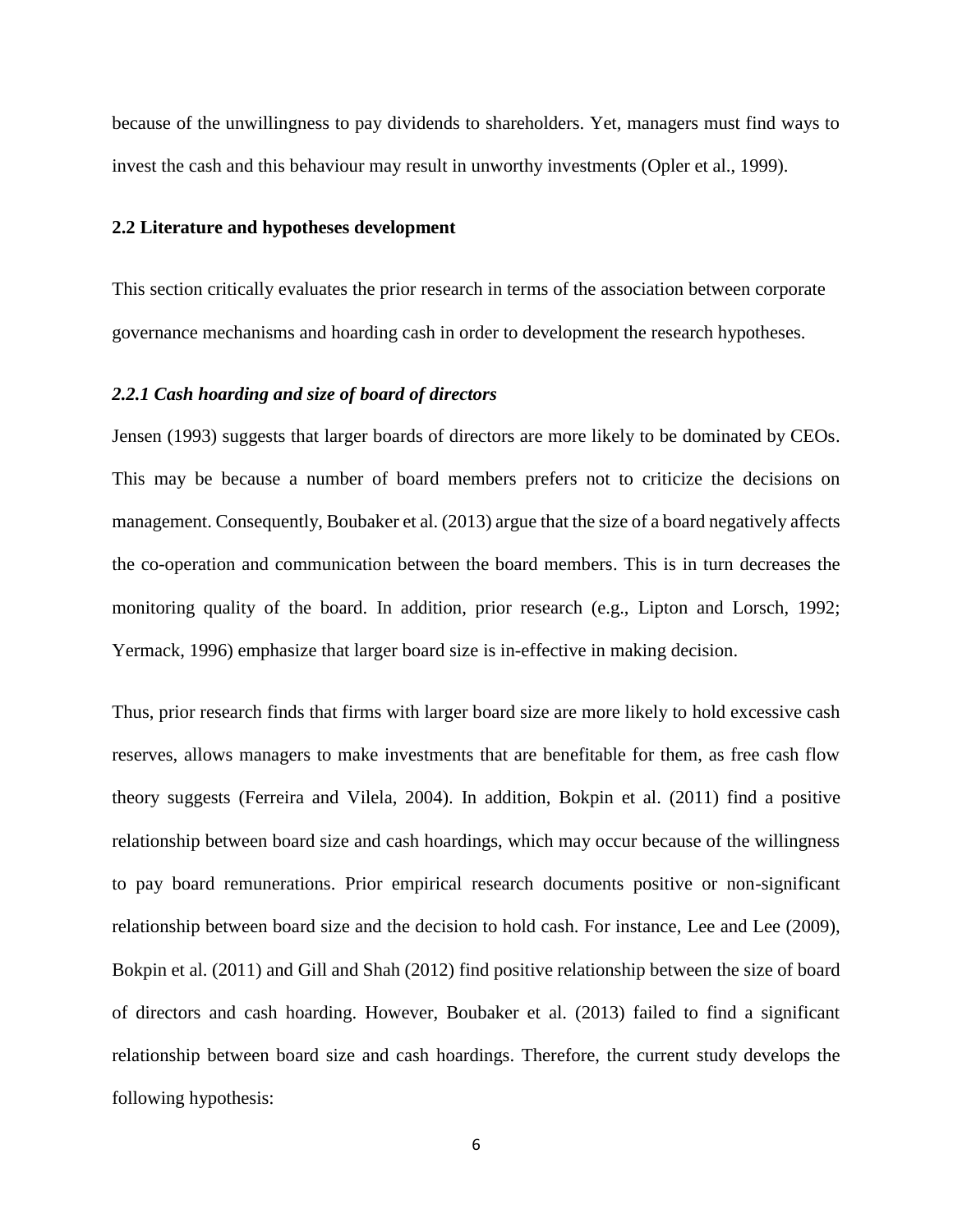*H1***:** The larger the boar size, the higher the cash value held by firms

#### *2.2.2 Cash hoarding and Frequency of Board Meetings*

Agency theory argues that board of directors should monitor the managers in order to make sure that the interests of managers are in line with the interests of shareholders. (Belkhir, 2009; Dalton et al., 2007). Therefore, the process of monitoring the managers is one of the most important duties of board of directors. Jiraporn et al. (2009) stated that board meetings have a significance for board members to carry out their monitoring process more effectively. In addition, some researches revealed that the frequency of board meetings significantly affect the effectiveness of monitoring activities of board members (Vefeas, 2000; Ramos and Olalla, 2011; Hsu and Petchskulwong, 2010). As mentioned before, managers and shareholders of a company are expected to have opposite tendencies on the usage of cash hoardings, as agency theory suggests. Managers tend to hold the cash in order to be used for their benefit; however, shareholders force them to distribute the cash hoardings as dividends. By this reason, the frequency of board meetings is expected to affect the effectiveness of monitoring positively, which results in less cash hoardings. However, there is a noticeable absence of studies that investigated the relationship between the frequency of board meetings and the value of cash hoardings. Therefore, the following hypothesis is developed

*H2*: The higher the frequency of board meetings, the lower the cash hoardings held by firms

# *2.2.3 Cash hoarding and Board Independence*

Lee and Lee (2009) argued that non-duality of CEO, smaller boards and higher proportion of independent directors within the board are the main components of a well-structured board of directors. A well-structured board of directors is more able to resist the desires of hoarding more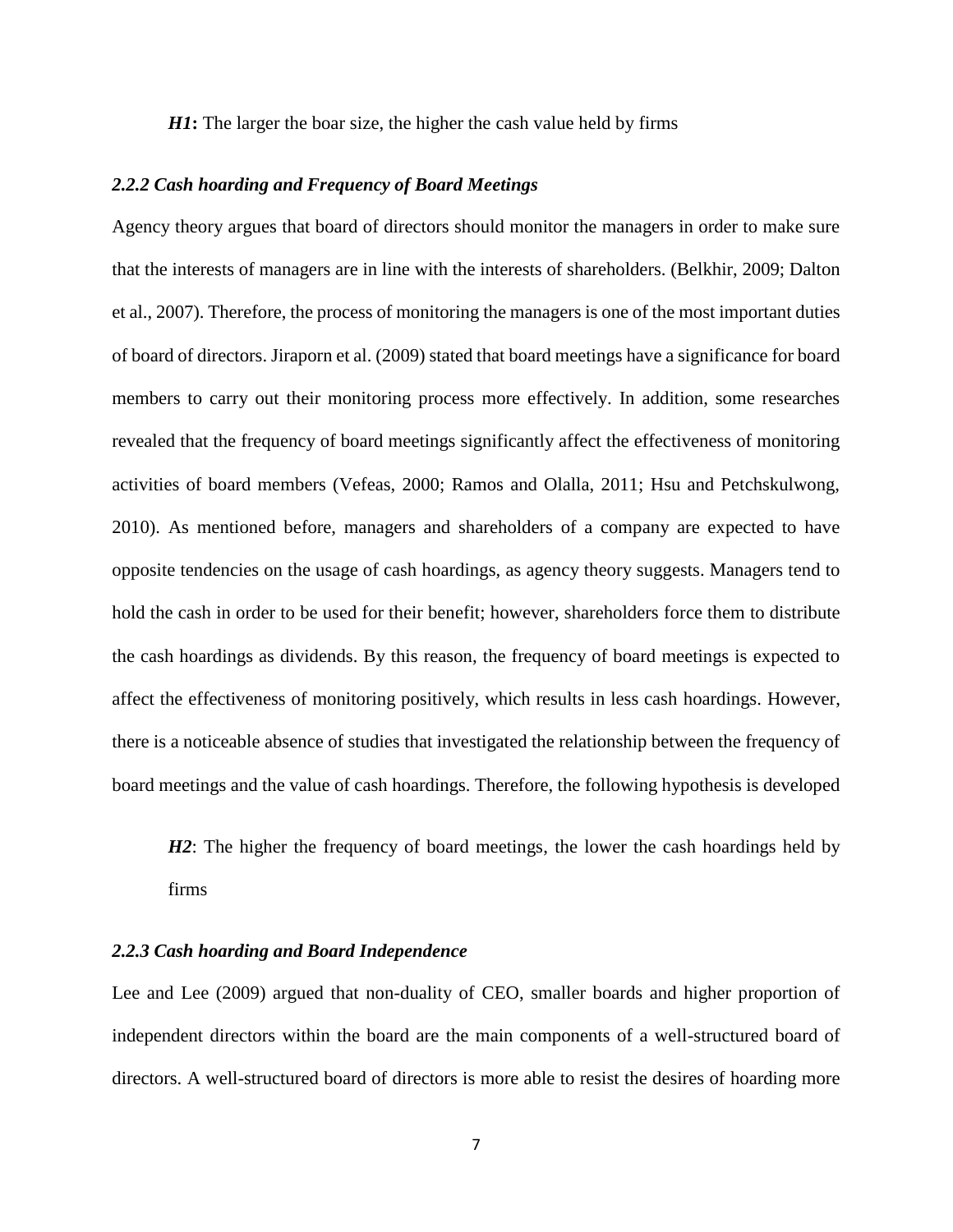cash reserves by other managers, to pursue their own benefit. Also, because of the absence of any financial interest, other than remunerations, independent directors within the board are expected to be more objective than other board members (Adams et al., 2010). In addition, independent directors mainly compete on their remunerations, which is significantly affected by the performance of the firm. By this reason, independent directors are likely to monitor the actions, within the company, better than other board members (Yermack, 2004). Improved monitoring leads to improved firm performance decreased managerial entrenchment and less business opportunism (Lee and Lee, 2009). Also, Kim et al. (2007) emphasized that it is expected for independent directors to protect minority shareholders.

These arguments show that presence of independent directors leads to greater protection of minority shareholders, better monitoring on the actions of management and prevention of hoarding excessive cash reserve for the benefit of managers and owners. Therefore, board independence is expected to affect cash hoardings negatively. Empirically, prior research report mixed results in terms of the association between independent directors and cash hoarding. For instance, some prior studies find negative association between existence of independent directors in the board and cash hoarding (e.g., Lee and Lee 2009; Boubaker et al., 2013). However, Chen and Chuang (2009) document positive association between outside directors and cash hoardings. The current study suggest that independent directors are likely to monitor the actions, and thus, negative association is expected between independent directors and cash hoarding. Therefore, the following is developed:

*H3***:** The higher the percent of independent directors in the board, the lower the cash hoardings held by firms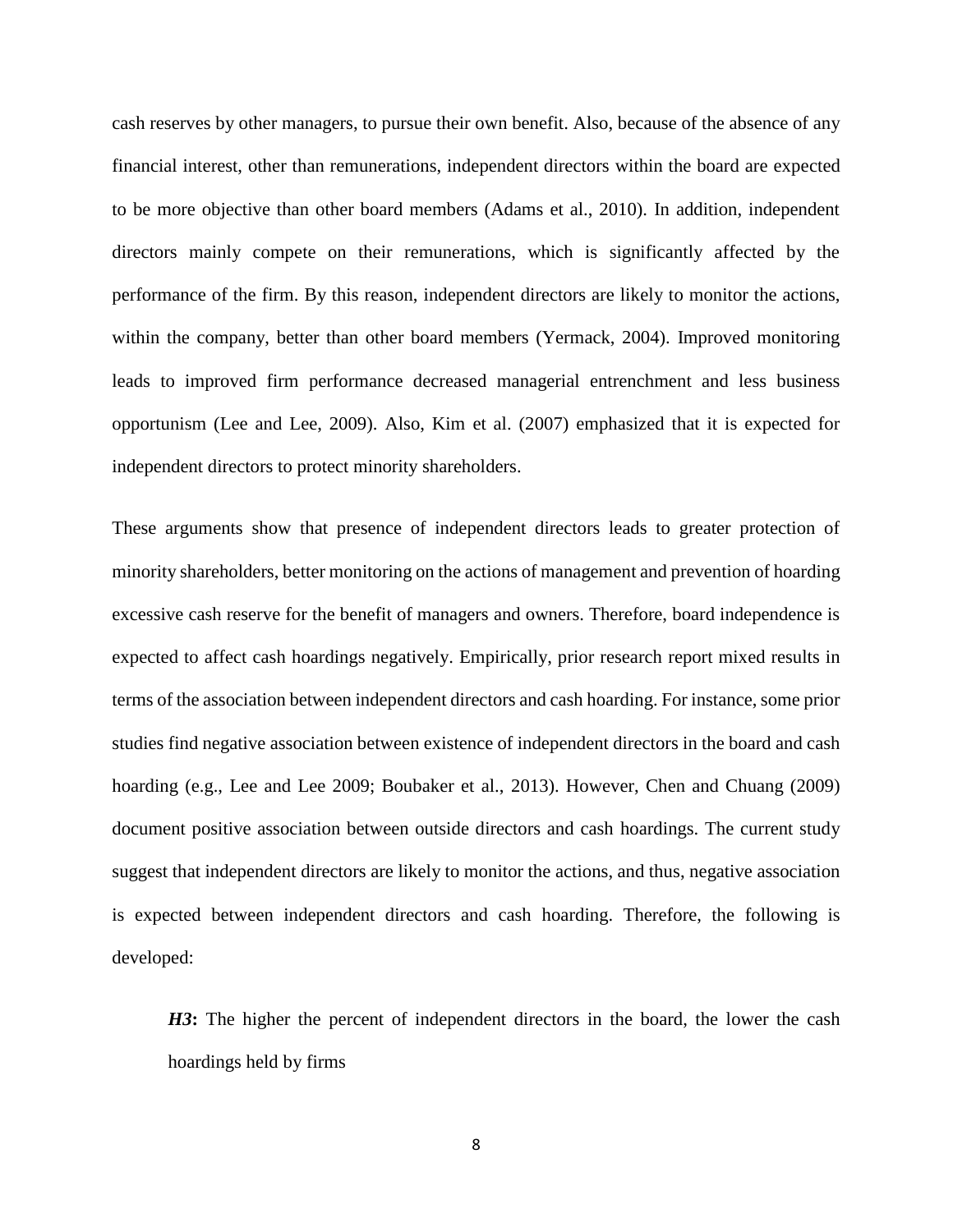# *2.2.4 Cash hoarding and role duality of CEO*

Free Cash Flow theory argues that when the roles of CEO and chairman are combined, the quality of the board is likely to be affected negatively and may result in non-disagreement of the fiduciary duty of board members (Fama and Jensen, 1983; Jensen 1993). Additionally, the duality role of a CEO affects the effectiveness of a board, because the position of CEO is more suitable than other board members to obtain special information about the firm (Daily and Dalton, 1997). Consequently, the CEOs, who are also the chairman of the company, may prefer not to share critical information, due to the desire of self-entrenchment, that is needed for the assessment of management quality (Brockmann et al., 2004). Therefore, it is expected for CEO role duality to adversely affect the quality of board monitoring, which results in inability to detect the actions carried out by board members for their own benefit (Lipton and Lorsch, 1992; Goyal and Park, 2002). In addition to these, Gul and Leung (2004) find that the role duality of CEO affect the outcome of a firm (e.g., less voluntary corporate disclosures).

The above arguments suggest that when the CEO is also the chairman of the company, board of directors may not be able to resist managerial discretion on the cash hoardings of the firm accompanied by concentrated ownership. Additionally, the role duality of CEO allows the controlling shareholders to hold higher cash reserves for their own benefit, which supports a positive relationship between CEO duality and cash hoardings (Boubaker et al., 2013). Moreover, Dahya and Travlos (2000) argue that dual-responsibility encourages CEOs to act in line with the interests of managers and hoarding excessive cash reserves help managers to protect their positions. Consistently, Boubaker et al. (2013) on French firms and Gill and Shah (2012) on Canadian firms supports this relationship. Therefore, the current study develops the following hypothesis: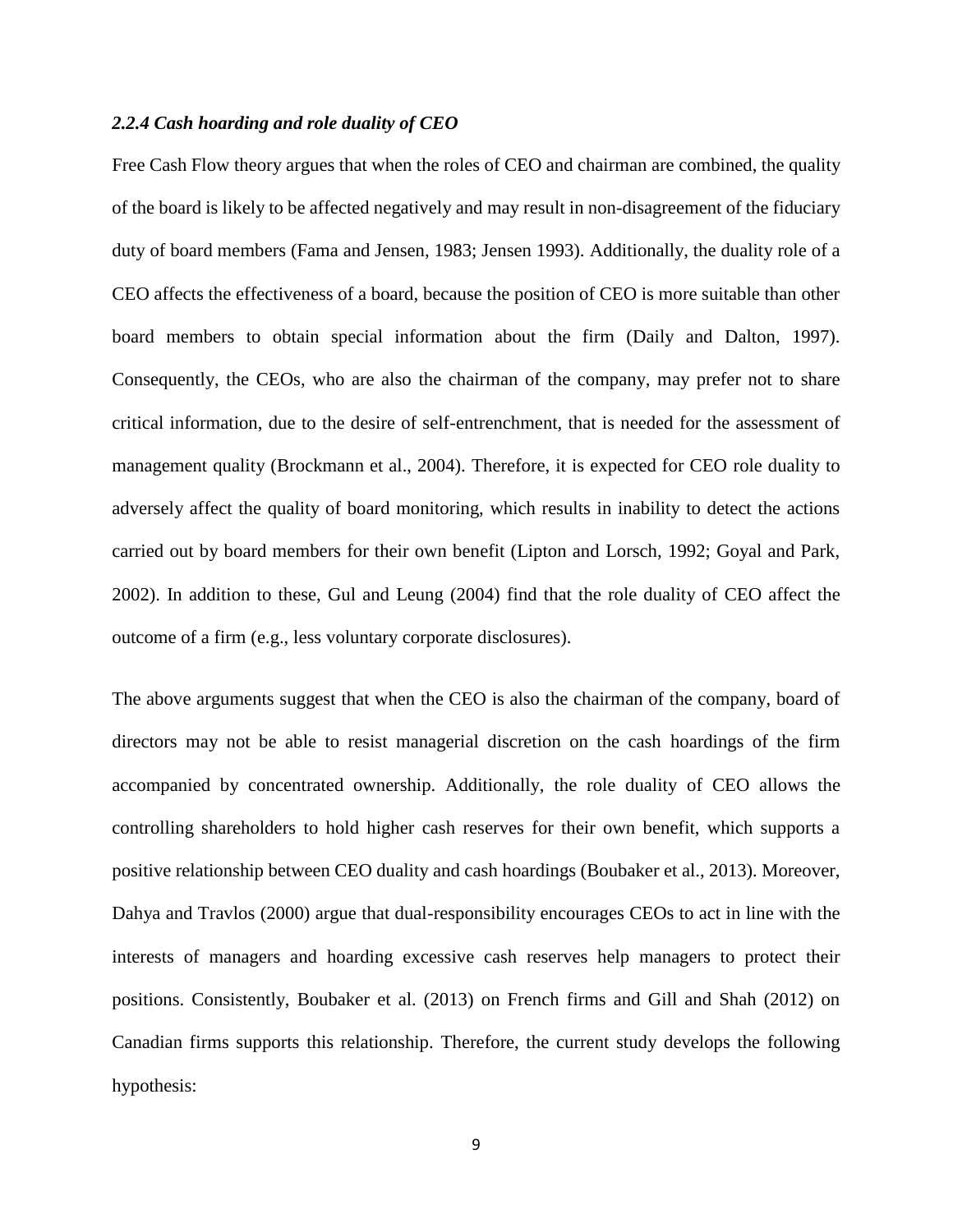*H4***:** Existence of role duality of CEO leads to higher cash hoarding held by firms

#### *2.2.5 Cash hoarding and Family-control*

Free cash flow theory suggests that when the family hold controls over a firm accompanied with excess control rights, family can use the cash in a way that suits family members' own interest, even if it is not benefitable for outside investors (La Porta et al., 1999). Additionally, involvement of controlling family members in management increases the discretionary power of family members, and combines management and monitoring processes (Anderson and Reeb, 2003). Consistently, Kuan et al. (2011) support this argument and emphasize that family-controlled firms' decisions are taken typically by considering the wants and needs of family members, with the help of less monitoring by minority shareholders. These arguments result in non-detection of business opportunism. Based on these arguments, family-controlled firms are expected to hoard more cash in order to pursue their own interest, without maximizing shareholder wealth. This positive relationship is supported by Liu et al. (2015). On the other hand, Kuan et al. (2012) show that the relationship between family-control and cash hoardings is non-monotonic. They find that in low cash hoarding firms, family member CEOs tend to hold more cash than outsider CEOs. However, in high cash hoarding firms, family member CEOs are found to hold less cash than outsider CEOs (Kuan et al., 2012). Furthermore, Boubaker et al. (2013) reveal that, in well- governed firms, the relationship between family-control and cash hoardings is negative, which shows that the board of well-governed firms could resist the attempts to hold high cash reserves. Therefore, the following hypothesis is developed

*H5***:** Existence of family control leads to higher cash hoarding held by firms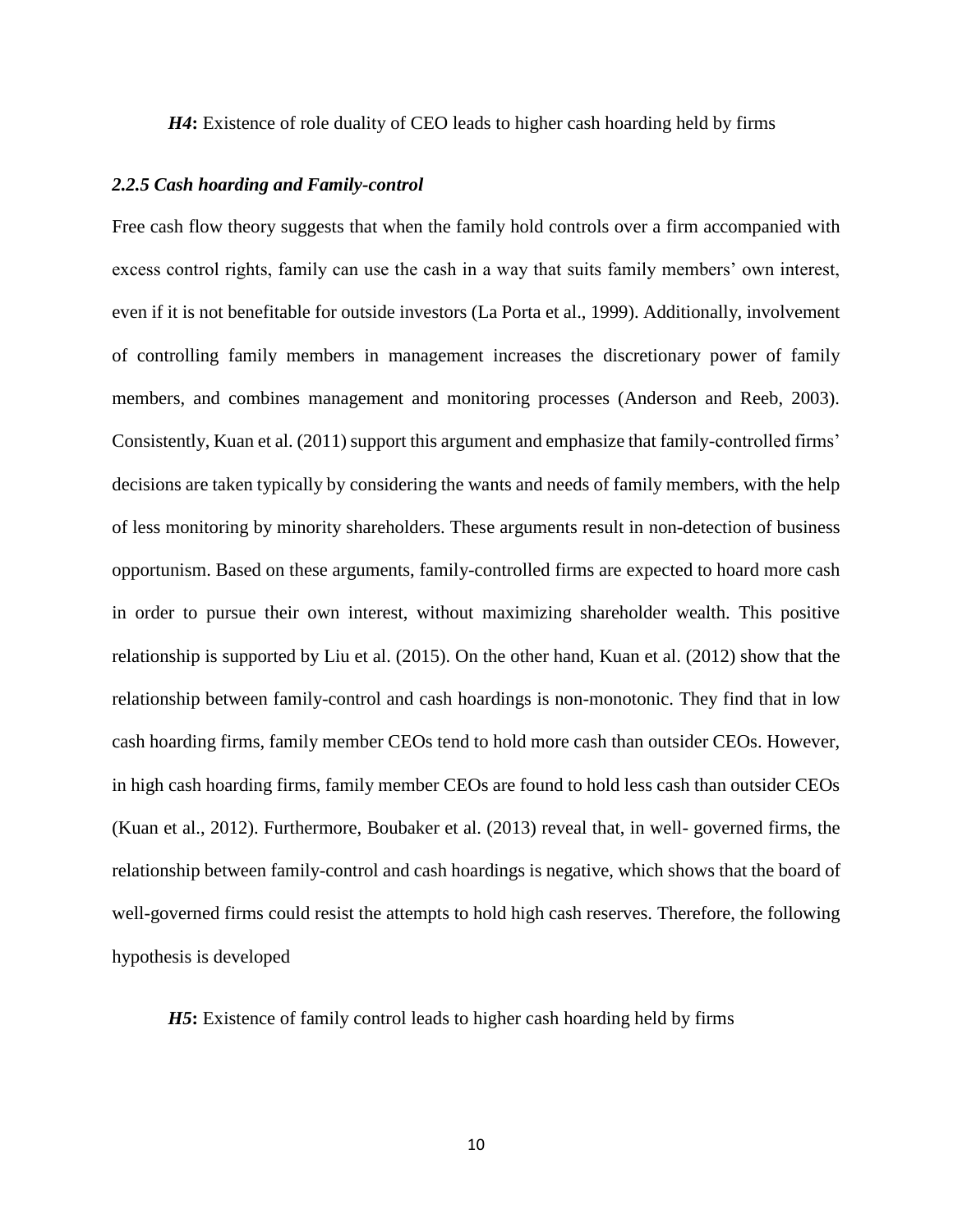# *2.2.6 Cash hoarding and size of audit committee*

Agency theory suggests that the conflicts between managers and shareholders, generally, results in decisions that meets with the interests of top managers (Jensen and Meckling, 1976). The decisions against the shareholders' interests are more common when the monitoring quality is low (Fama and Jensen, 1983). In order to improve the monitoring quality of the board and resolve these conflicts, audit committee has a critical role (Klein, 2002). Anderson et al. (2004) emphasize that the responsibilities of audit committees include monitoring the internal control, which enhances the reliability of financial reports. In addition, MeMullen (1996) show that there are fewer shareholder lawsuits, regarding the conflicts between agents and shareholders, for the companies with audit committees.

The size of an audit committee can affect its effectiveness. The report of Blue Ribbon Committee (1999) suggests a minimum number of three members for the audit committees. The firms with small audit committees are expected to suffer from ineffective monitoring due to limited skills and knowledge (Al-Matar et al., 2014). On the other hand, relatively larger audit committees have an advantage of diversified knowledge base (Karamanou and Vafeas, 2005), which improves the quality of monitoring. However, when the audit committees become too large its effectiveness are expected to face diffusion of responsibility and process losses (Karamanou and Vafeas, 2005).

There is a noticeable absence of studies that investigated the relationship between the size of the audit committees and cash hoardings. However, the firms with relatively larger audit committees are likely to have better monitoring, due to aforementioned factors, which results in less cash hoardings. Therefore, the following hypothesis is developed

*H6*: The larger the audit committee size, the lower the cash hoardings held by Turkish firms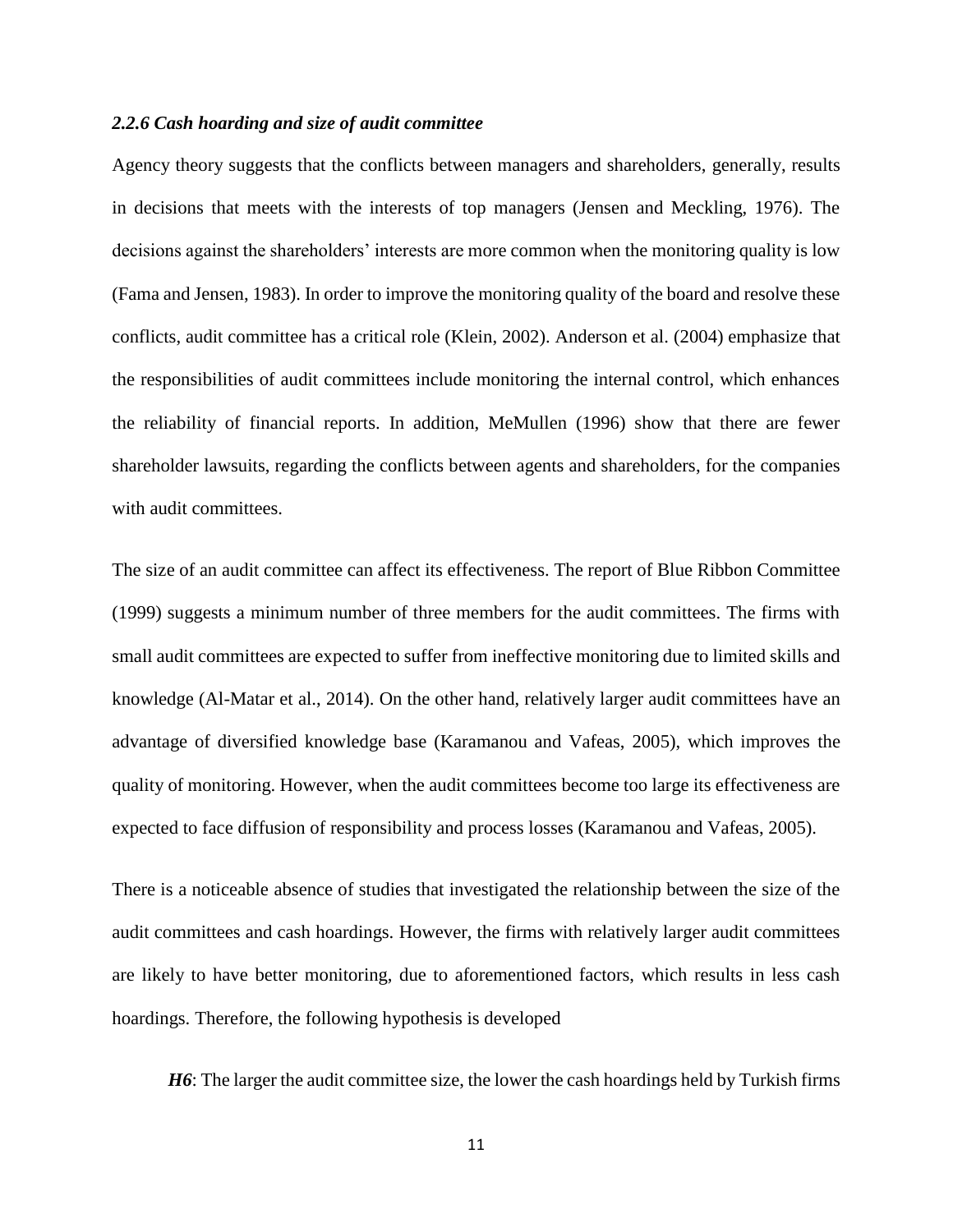# **3. Research design**

#### **3.1 Empirical model**

In order to investigate our hypotheses, the study controls for some economic environment variables that may affect the value of a firm cash hoarding. These variables include: firm age, size, profitability, liquidity, leverage, dividends, and capital expenditure. Besides, there may be a variation in the value of cash held by firms over the sample period. Therefore, the year-fixed effect is used to control for variations in the cash hoarding value over the sample period. Finally, industry fixed effect is used to control for variations in the value of cash hoardings among different industries. The following summarizes the empirical model (Model 1) and Table (1) elaborates the definitions and measurements of the variables.

 $\textit{CASH}_{it} = \beta_0 + \beta_1 \textit{BSIZE}_{it} + \beta_2 \textit{BMEET}_{it} + \beta_3 \textit{BIND\%}_{it} + \beta_4 \textit{DUALTY}_{it} + \beta_5 \textit{FMLY}_{it} +$  $\beta_6 A D T C M T_{it} + \beta_7 F A_{it} + \beta_8 F S_{it} + \beta_9 F P R O F T_{it} + \beta_{10} F L I Q D T_{it} + \beta_{11} F L E V G_{it} +$  $\beta_{12}$ FDIVDNT<sub>it</sub> +  $\beta_{13}$ FCAPEX<sub>it</sub> + Year Fixed Effect + Industry Fixed Effect +  $\varepsilon$ (1)

*Where:* 

 $\beta_0$  The regression intercept<br>  $\beta_1$ .....  $\beta_{13}$  The regression coefficien The regression coefficients The error term

| Table (1): Variables: Definitions and measurements |              |                                                                                      |  |  |  |  |
|----------------------------------------------------|--------------|--------------------------------------------------------------------------------------|--|--|--|--|
| <b>Variable</b>                                    | Label        | <b>Measurement</b>                                                                   |  |  |  |  |
| Cash hoarding                                      | <b>CASH</b>  | The natural logarithm value of ratio of cash and cash<br>equivalents to total assets |  |  |  |  |
| Board size                                         | <b>BSIZE</b> | The number of directors on the firm board of<br>directors                            |  |  |  |  |
| <b>Board Meetings</b>                              | <b>BMEET</b> | The frequency of board meetings board meetings<br>held within a year                 |  |  |  |  |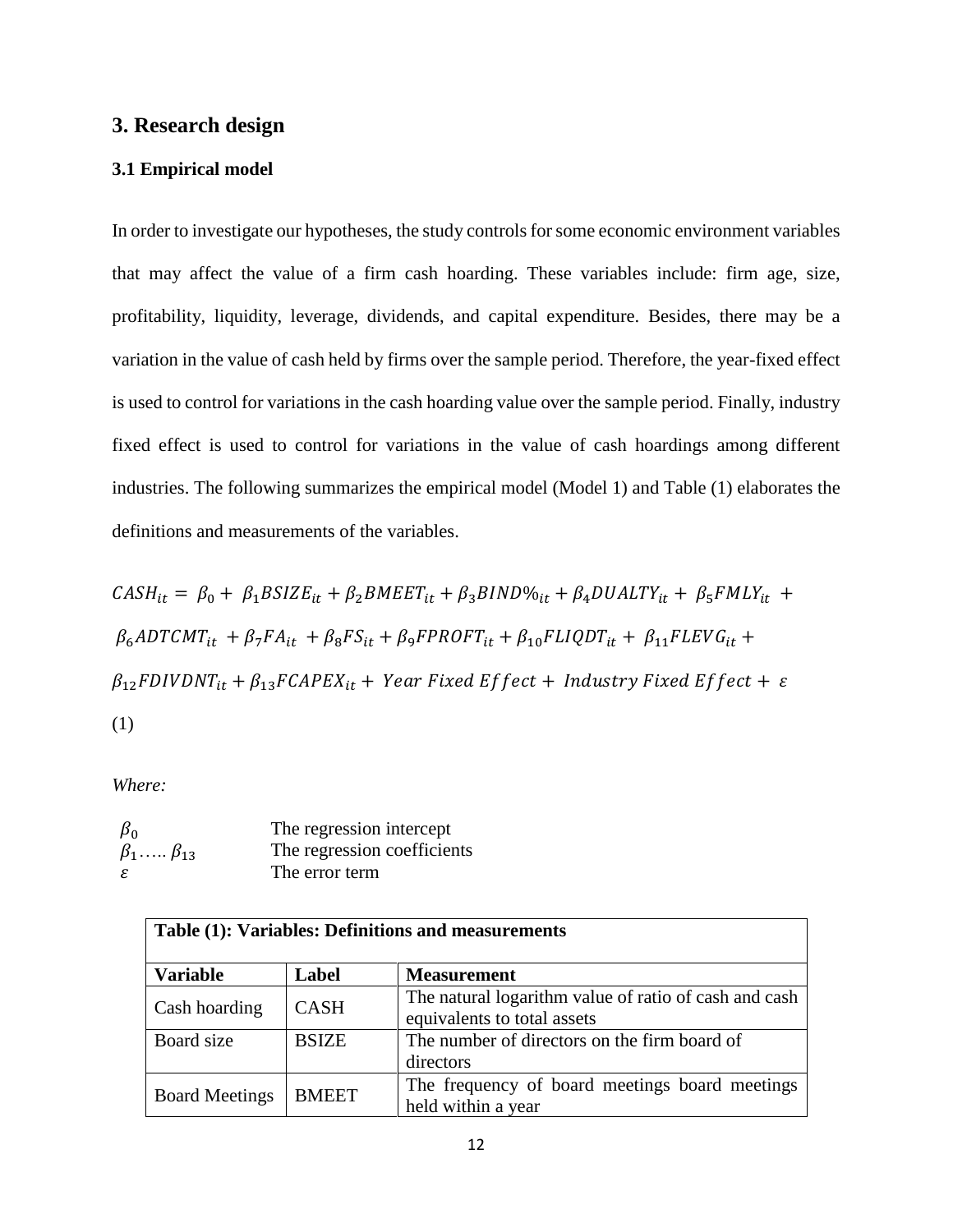| Board          | BIND%          | The percentage of independent directors to the total                                   |  |  |  |
|----------------|----------------|----------------------------------------------------------------------------------------|--|--|--|
| Independence   |                | number of directors in a firm board of directors.                                      |  |  |  |
|                |                | Dummy variable that takes the value of 0 if the                                        |  |  |  |
| CEO duality    | <b>DUALITY</b> | chairman and CEO is the same and 0 otherwise.                                          |  |  |  |
|                |                | Dummy variable that takes the value of 1 if family-                                    |  |  |  |
|                |                | owned shares are more than or equal to 10% and                                         |  |  |  |
| Family control | <b>FMLY</b>    | takes the value of 0 if family-owned shares are less                                   |  |  |  |
|                |                | than 10%.                                                                              |  |  |  |
| Size of the    |                |                                                                                        |  |  |  |
| Audit          | <b>ADTCMT</b>  | The number of members of a firm audit committee                                        |  |  |  |
| Committee      |                |                                                                                        |  |  |  |
|                | <b>FA</b>      | The number of years passed from firms' foundation                                      |  |  |  |
| Firm age       |                | to the measurement year                                                                |  |  |  |
| Firm size      | <b>FS</b>      | The natural logarithm of firm's total assets                                           |  |  |  |
|                |                | Earnings before interest and taxes (EBIT) divided by                                   |  |  |  |
| Profitability  | <b>FPRFT</b>   | total assets                                                                           |  |  |  |
|                |                | (Also called Return on Assets - ROA)                                                   |  |  |  |
| Liquid asset   |                | Net working capital minus cash and cash equivalents                                    |  |  |  |
| substitutes    | <b>FLIQDT</b>  | divided by total assets                                                                |  |  |  |
| Leverage       | <b>FLEVG</b>   | Total liabilities divided by total assets                                              |  |  |  |
|                |                | If dividends paid $=1$                                                                 |  |  |  |
| Dividends      | <b>FDIVDNT</b> | If not= $0$                                                                            |  |  |  |
| Capital        |                |                                                                                        |  |  |  |
| expenditures   | <b>FCAPEX</b>  | The ratio of capital expenditures to total assets                                      |  |  |  |
|                |                | Notes: This Table provides the definitions and measurements of variables in model (1). |  |  |  |

# **3.2 Sample selection and data collection**

 $\overline{\phantom{a}}$ 

Our investigation focuses on BIST100 listed Turkish firms listed on Borsa Istanbul. The analysis covers a period from 2010 to 2014. This is because there are noticeable absence of studies in terms of cash hoarding after the period of financial crises (e.g., 2009). Following prior research (e.g., Bates et al., 2009) financial firms<sup>2</sup> are excluded due to their unique motivates for hoarding cash. Besides, we exclude firms with missing data in terms of corporate governance variables. This

<sup>&</sup>lt;sup>2</sup> Financial firms include banks, insurance companies, real estate investment trusts (REITs) and investment funds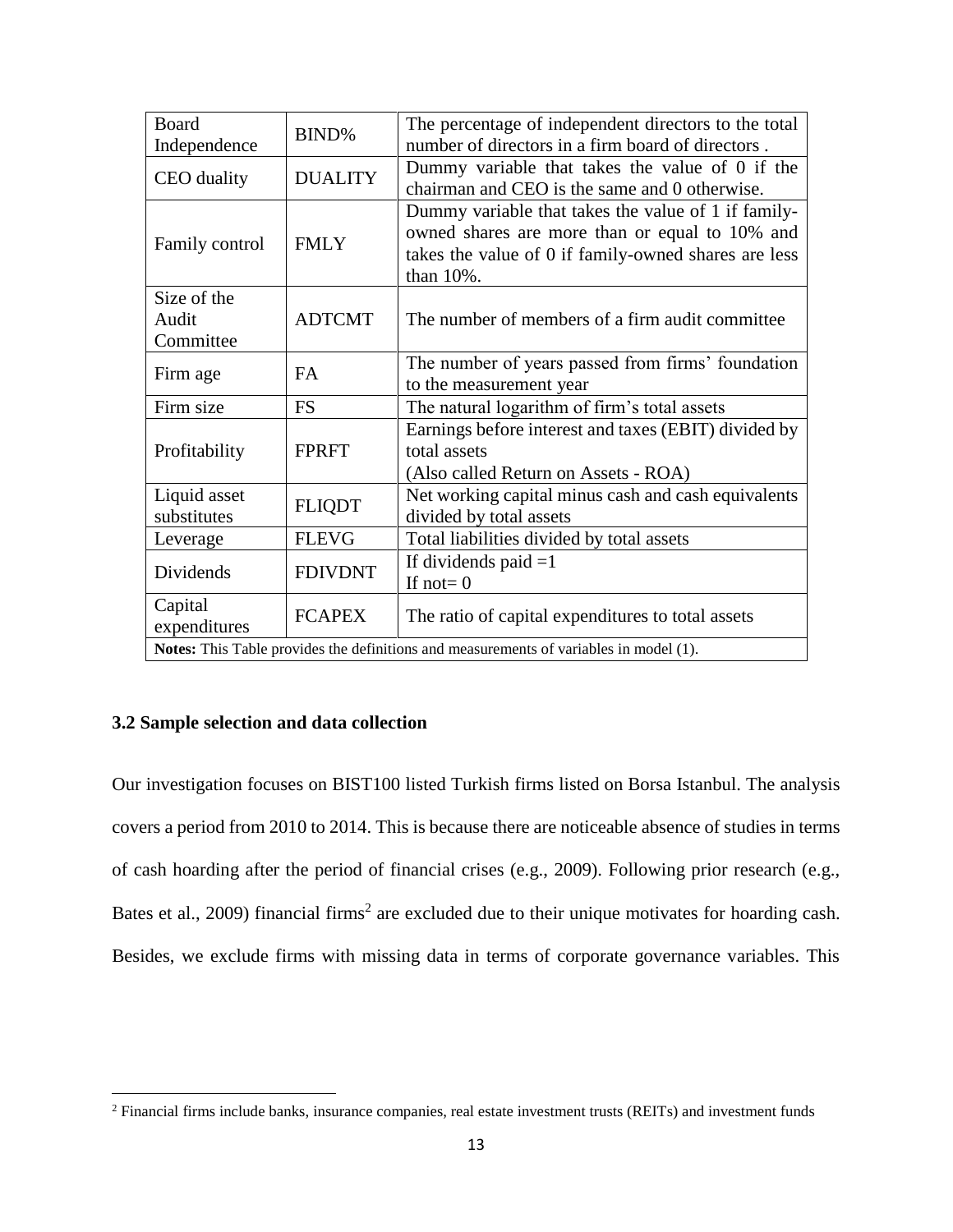screaming leaves us with 360 firm-year observations. Table (1) shows the final sample sorted by years and industries.

| Table (2): Sample selection and allocation over years and industry                                           |       |                |  |  |  |  |  |  |
|--------------------------------------------------------------------------------------------------------------|-------|----------------|--|--|--|--|--|--|
| Panel A: Sample distribution over years                                                                      |       |                |  |  |  |  |  |  |
| <b>Years</b>                                                                                                 | Freq. | <b>Percent</b> |  |  |  |  |  |  |
| 2010                                                                                                         | 72    | 20             |  |  |  |  |  |  |
| 2011                                                                                                         | 72    | 20             |  |  |  |  |  |  |
| 2012                                                                                                         | 72    | 20             |  |  |  |  |  |  |
| 2013                                                                                                         | 72    | 20             |  |  |  |  |  |  |
| 2014                                                                                                         | 72    | 20             |  |  |  |  |  |  |
| <b>Total</b>                                                                                                 | 360   | 100            |  |  |  |  |  |  |
|                                                                                                              |       |                |  |  |  |  |  |  |
| <b>Panel B: Sample distribution over industries</b>                                                          |       |                |  |  |  |  |  |  |
| <b>Industries</b>                                                                                            | Freq. | <b>Percent</b> |  |  |  |  |  |  |
| Manufacturing                                                                                                | 181   | 46.94          |  |  |  |  |  |  |
| Electricity, oil and gas                                                                                     | 22    | 6.11           |  |  |  |  |  |  |
| Technology                                                                                                   | 15    | 4.17           |  |  |  |  |  |  |
| Consumer services                                                                                            | 67    | 21.94          |  |  |  |  |  |  |
| <b>Transportation and Telecommunication</b>                                                                  | 32    | 8.89           |  |  |  |  |  |  |
| Construction and public works                                                                                | 23    | 6.39           |  |  |  |  |  |  |
| Mining                                                                                                       | 20    | 5.56           |  |  |  |  |  |  |
| <b>Total</b>                                                                                                 | 360   | 100            |  |  |  |  |  |  |
| Notes: This Table provides the distribution of the sample among years and industries. Our sample consists of |       |                |  |  |  |  |  |  |

360 firm-year observations distributed over 5 years period (2010-2014) and 7 industries.

All financial data are collected from DataStream database. Corporate governance data are collected manually from the Public Disclosure Platform [\(www.kap.gov.tr\)](http://www.kap.gov.tr/) and annual reports of firms. Annual reports are collected from companies' official websites and Public Disclosure Platform [\(www.kap.gov.tr\)](http://www.kap.gov.tr/).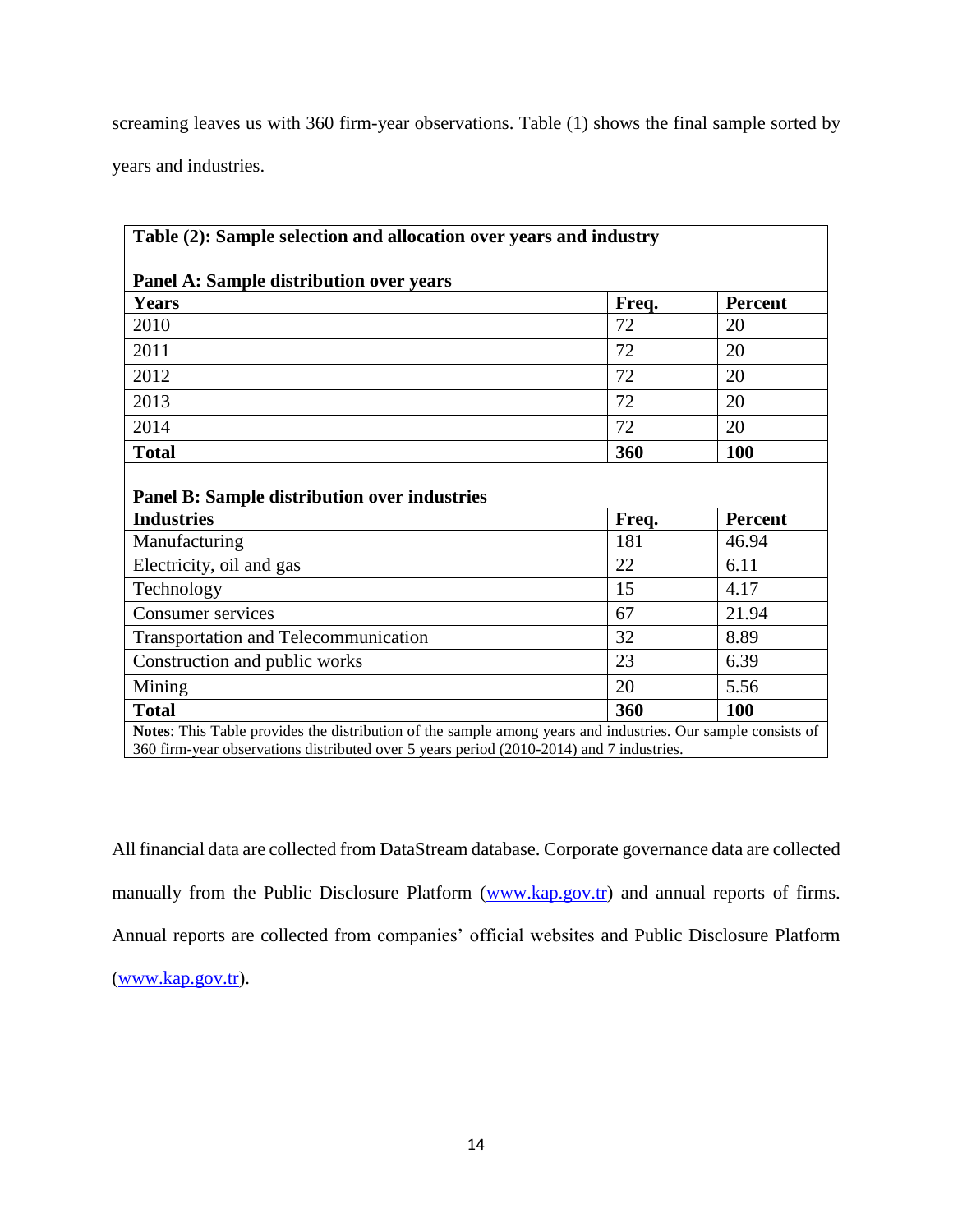# **4. Results**

#### **4.1 Descriptive statistics and correlation analysis**

The descriptive statistics of the variables are exhibited in table (3). Panel A shows the descriptive statistics of the continuous variables. While panel b reports the frequencies of dummy variables. Panel A of table 3 reports a mean value of logarithm of cash hoarding ratio of -1.109 for Turkish firms. The natural logarithms of cash hoardings are between the range of -4.063 and -0.133 with a standard deviation of 0.558. These values indicate that the range of cash ratios is considerably wide, however, the deviation from the mean value is not high.

In terms of corporate governance variables, Panel A of table 3 reports that the average board size of board of directors is 9 (8.4) members with the maximum board size of 15 members and minimum size of 4 members. The average frequency of board meetings of the board of directors is 1.232 meetings with minimum number of meeting of 1 meeting and maximum number of 3 meetings. The mean ratio of independent board members to the total number of board members is 17%. Because there is an absence of governance regulation in Turkish firms during 2010  $& 2011$ , most of the companies did not included independent directors in their boards, during the years of 2010 and 2011. Therefore, the minimum value for board independence is 0% particularly in 2010 & 2011. This situation makes it possible to evaluate the effect of independent board members on the cash levels of the firms. In terms if audit committee, the average number of members of audit committee is 3 (2.2) members with minimum number of member os 1 and maximum number of 7 members.

Panel b of table 3 reports the frequencies of dummy variables. Panel b shows that only at 16.4% of the CEOs in the sample firms act as chairman in the board of directors. This relatively small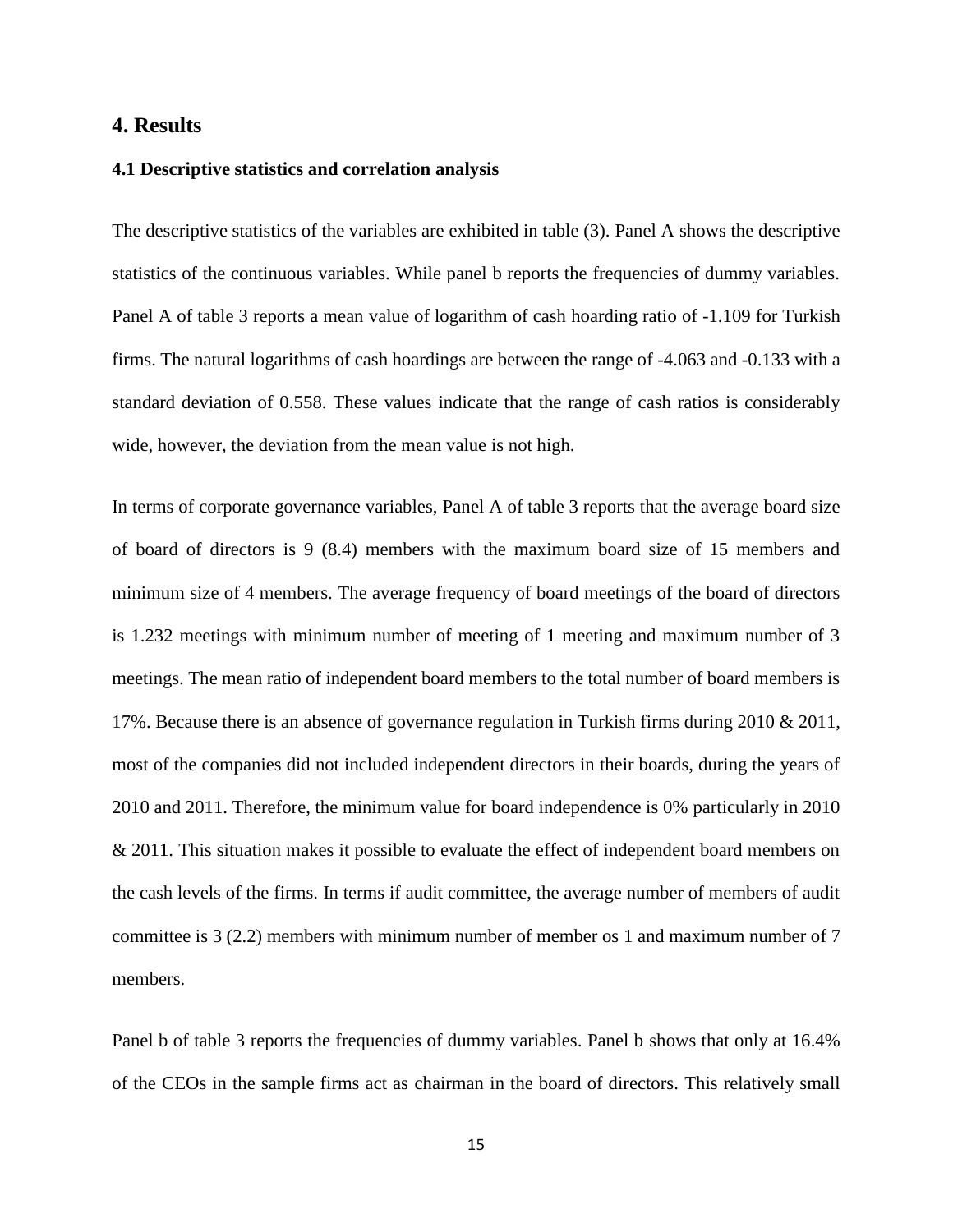percent indicate that CEO-Chairman duality is not a common practice in the Turkish listed firms. In terms of family ownership, 33.3% of Turkish firms are owned by family members. During our sample period, 70.8% of the firms pay dividends to their shareholders. While, 29.2% did not pay any dividends during this period. In terms of auditor type, 83.1% of the firms are audited by one of the big auditing firms, while, only 16.9% are audited by non-big auditor.

|                                                   |             |                                                                                                                                                             |                                                                                                                                                                   |                | Table (3): Descriptive statistics of variables                                                                                                                                                                                                          |  |  |  |  |  |  |  |  |
|---------------------------------------------------|-------------|-------------------------------------------------------------------------------------------------------------------------------------------------------------|-------------------------------------------------------------------------------------------------------------------------------------------------------------------|----------------|---------------------------------------------------------------------------------------------------------------------------------------------------------------------------------------------------------------------------------------------------------|--|--|--|--|--|--|--|--|
| <b>Panel A: Descriptive - Continues variables</b> |             |                                                                                                                                                             |                                                                                                                                                                   |                |                                                                                                                                                                                                                                                         |  |  |  |  |  |  |  |  |
|                                                   | <b>Mean</b> | Std. Dev.                                                                                                                                                   |                                                                                                                                                                   |                | Max.                                                                                                                                                                                                                                                    |  |  |  |  |  |  |  |  |
| Cash Hoarding (CASH)                              |             |                                                                                                                                                             |                                                                                                                                                                   |                | $-0.133$                                                                                                                                                                                                                                                |  |  |  |  |  |  |  |  |
| Cash/Total assets                                 |             |                                                                                                                                                             |                                                                                                                                                                   |                | 0.736                                                                                                                                                                                                                                                   |  |  |  |  |  |  |  |  |
| Board size                                        |             |                                                                                                                                                             |                                                                                                                                                                   |                | 15.000                                                                                                                                                                                                                                                  |  |  |  |  |  |  |  |  |
| Board meetings                                    |             |                                                                                                                                                             |                                                                                                                                                                   |                | 3.000                                                                                                                                                                                                                                                   |  |  |  |  |  |  |  |  |
| Board independence                                |             |                                                                                                                                                             |                                                                                                                                                                   |                | 0.429                                                                                                                                                                                                                                                   |  |  |  |  |  |  |  |  |
| Audit committee                                   |             |                                                                                                                                                             |                                                                                                                                                                   |                | 7.000                                                                                                                                                                                                                                                   |  |  |  |  |  |  |  |  |
|                                                   | 38.569      | 14.456                                                                                                                                                      |                                                                                                                                                                   |                | 78.000                                                                                                                                                                                                                                                  |  |  |  |  |  |  |  |  |
| Firm age<br>Firm size                             |             | 0.636                                                                                                                                                       |                                                                                                                                                                   |                | 11.363                                                                                                                                                                                                                                                  |  |  |  |  |  |  |  |  |
| Firm profitability                                |             |                                                                                                                                                             |                                                                                                                                                                   |                | 0.518                                                                                                                                                                                                                                                   |  |  |  |  |  |  |  |  |
| Liquidity                                         |             |                                                                                                                                                             |                                                                                                                                                                   |                | 0.644                                                                                                                                                                                                                                                   |  |  |  |  |  |  |  |  |
| Firm leverage                                     |             |                                                                                                                                                             |                                                                                                                                                                   |                | 1.039                                                                                                                                                                                                                                                   |  |  |  |  |  |  |  |  |
|                                                   | 0.069       | 0.062                                                                                                                                                       |                                                                                                                                                                   |                | 0.437                                                                                                                                                                                                                                                   |  |  |  |  |  |  |  |  |
|                                                   |             |                                                                                                                                                             |                                                                                                                                                                   |                |                                                                                                                                                                                                                                                         |  |  |  |  |  |  |  |  |
|                                                   |             |                                                                                                                                                             |                                                                                                                                                                   |                |                                                                                                                                                                                                                                                         |  |  |  |  |  |  |  |  |
|                                                   |             | Freq.                                                                                                                                                       |                                                                                                                                                                   | <b>Percent</b> |                                                                                                                                                                                                                                                         |  |  |  |  |  |  |  |  |
| $\boldsymbol{0}$                                  |             | 301                                                                                                                                                         |                                                                                                                                                                   | 83.6           |                                                                                                                                                                                                                                                         |  |  |  |  |  |  |  |  |
| $\mathbf{1}$                                      |             | 59                                                                                                                                                          |                                                                                                                                                                   | 16.4           |                                                                                                                                                                                                                                                         |  |  |  |  |  |  |  |  |
| $\overline{0}$                                    |             | 240                                                                                                                                                         |                                                                                                                                                                   | 66.7           |                                                                                                                                                                                                                                                         |  |  |  |  |  |  |  |  |
| $\mathbf{1}$                                      |             | 120                                                                                                                                                         |                                                                                                                                                                   | 33.3           |                                                                                                                                                                                                                                                         |  |  |  |  |  |  |  |  |
| $\boldsymbol{0}$                                  |             | 105                                                                                                                                                         |                                                                                                                                                                   |                |                                                                                                                                                                                                                                                         |  |  |  |  |  |  |  |  |
| $\mathbf{1}$                                      |             | 255                                                                                                                                                         |                                                                                                                                                                   |                | 70.8                                                                                                                                                                                                                                                    |  |  |  |  |  |  |  |  |
| $\overline{0}$                                    |             | 61                                                                                                                                                          |                                                                                                                                                                   |                | 16.9                                                                                                                                                                                                                                                    |  |  |  |  |  |  |  |  |
| $\mathbf{1}$                                      |             | 299                                                                                                                                                         | 83.1                                                                                                                                                              |                |                                                                                                                                                                                                                                                         |  |  |  |  |  |  |  |  |
|                                                   |             |                                                                                                                                                             |                                                                                                                                                                   |                |                                                                                                                                                                                                                                                         |  |  |  |  |  |  |  |  |
|                                                   |             |                                                                                                                                                             |                                                                                                                                                                   |                |                                                                                                                                                                                                                                                         |  |  |  |  |  |  |  |  |
|                                                   |             | $-1.109$<br>0.133<br>8.406<br>1.232<br>0.179<br>2.278<br>9.316<br>0.082<br>0.044<br>0.483<br><b>Panel B: Frequencies- Dummy variables</b><br><b>Dummies</b> | 0.558<br>0.123<br>2.262<br>0.491<br>0.151<br>0.725<br>0.084<br>0.170<br>0.224<br>Variables' definitions and measurements are the same as summarized in table (1). |                | Min.<br>$-4.063$<br>0.000<br>4.000<br>1.000<br>0.000<br>1.000<br>11.000<br>7.677<br>$-0.195$<br>$-0.398$<br>0.026<br>0.000<br>29.2<br>Notes: This table reports the descriptive statistics of continues variables in Panel A. While Panel B reports the |  |  |  |  |  |  |  |  |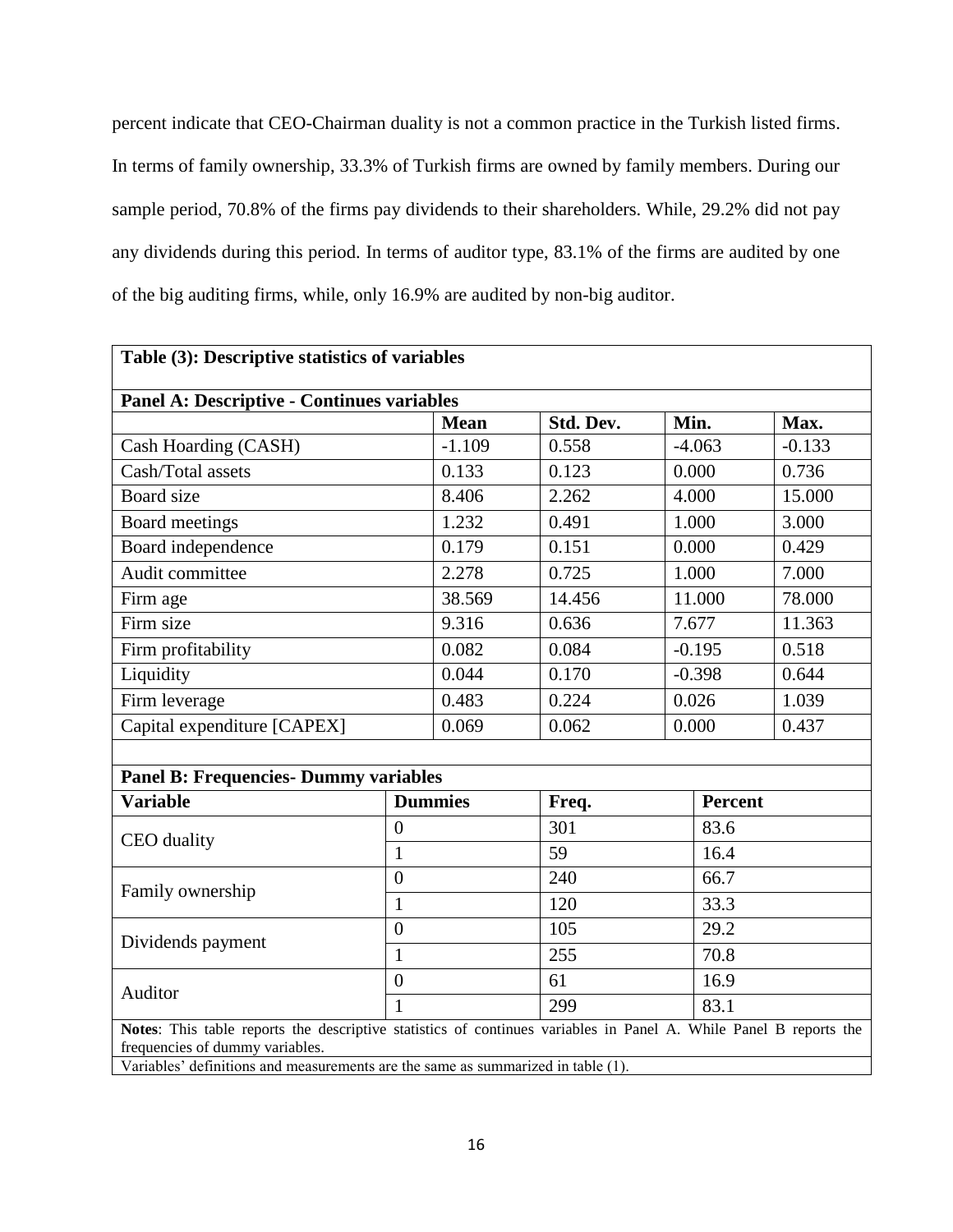Table 4 reports the Pearson correlation matrix which is used to measure the strength and direction of the linear association between any pair of variables. It provides evidence that the value of hoarding cash is positively correlated with firm family control, firm age, firm size, firm profitability and firm dividends. However, the cash hoarding value is negatively associated with firm liquidity and firm leverage. These findings indicate that the management decision to hold cash is affected by firm corporate governance mechanisms and firm characteristics.

In addition to measuring the strength and direction of the linear association between any pair of variables, the Pearson correlation matrix is an initial tool to detect multi-collinearity. Gujarati and Porter (2009) indicate that variables are highly correlated if the correlation is greater than 0.80. Consequently, the multi-colinearity among variables is acceptable if the correlation coefficients are less than 0.80. Table 4 presents Pearson correlation matrix among dependent and all explanatory variables of the current study. The Pearson correlation coefficients among all variables are relatively low, less than *0.80*, suggesting that there is no variable exhibit multi-collinearity problem.

Further check for multi-collinearity is performed by calculating the tolerance coefficients among variables (alternatively, Variance Inflation Factor or simply VIF), after carrying out the regression model. Statistically, the higher the correlation among variables, the higher the possibilities of the tolerance coefficients will approach to zero and the higher the possibilities to have multicollinearity problem. If the tolerance of any variable is less than 0.1 (alternatively, VIF is more than 10), this suggests a multi-collinearity problem (Field, 2009). The values of tolerance and VIF test are tabulated with the regression results and indicate that there is no concern about this problem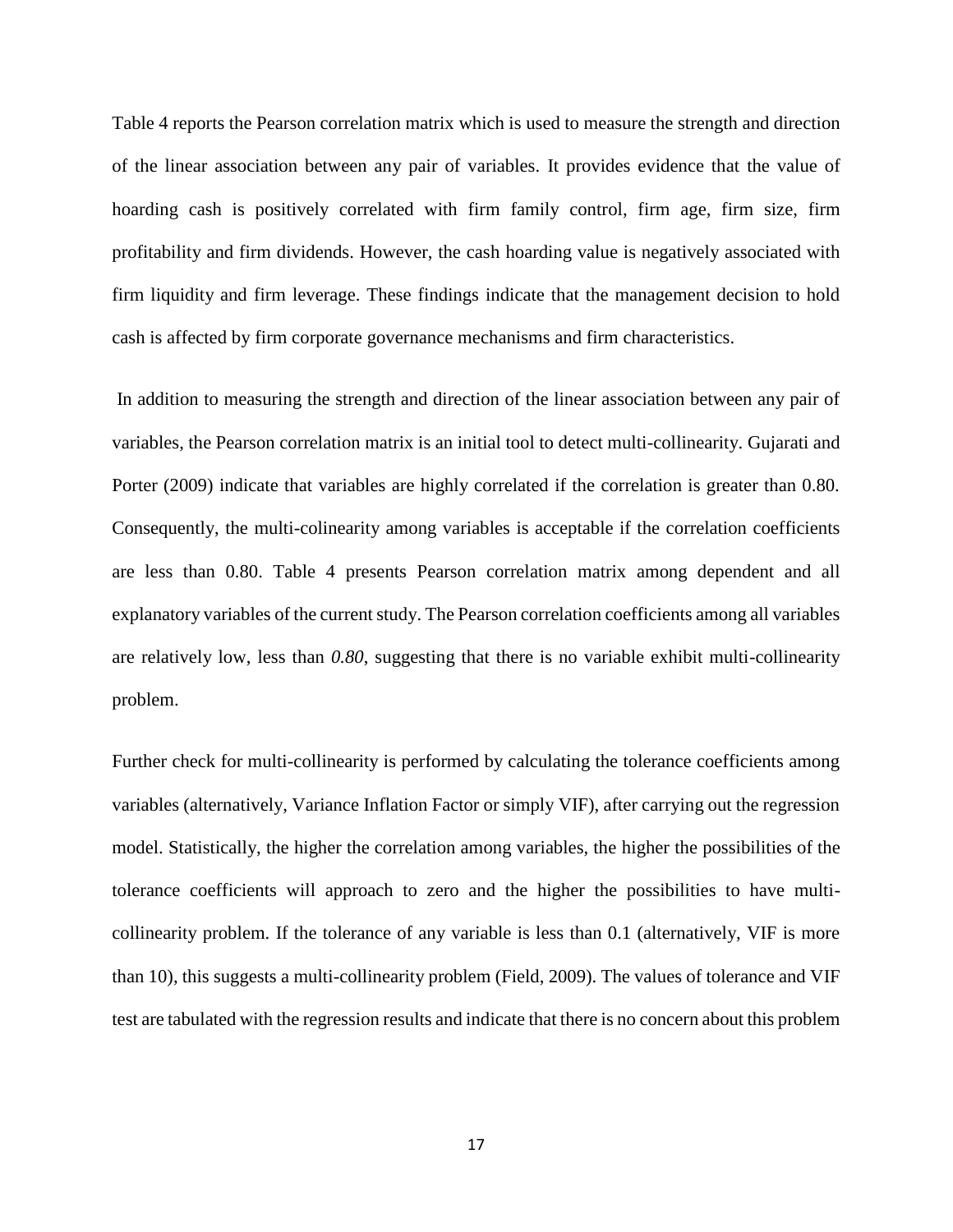| Table (4): Correlation matrix                                                       |                 |              |                 |              |              |                 |              |                 |              |                 |                 |        |         |       |
|-------------------------------------------------------------------------------------|-----------------|--------------|-----------------|--------------|--------------|-----------------|--------------|-----------------|--------------|-----------------|-----------------|--------|---------|-------|
|                                                                                     | (1)             | (2)          | (3)             | (4)          | (5)          | (6)             | (7)          | (8)             | (9)          | (10)            | (11)            | (12)   | (13)    | (14)  |
|                                                                                     |                 |              |                 |              |              |                 |              |                 |              |                 |                 |        |         |       |
| $(1)$ CASH                                                                          | 1.000           |              |                 |              |              |                 |              |                 |              |                 |                 |        |         |       |
|                                                                                     |                 |              |                 |              |              |                 |              |                 |              |                 |                 |        |         |       |
| (2) Board size                                                                      | .029            | 1.000        |                 |              |              |                 |              |                 |              |                 |                 |        |         |       |
|                                                                                     | .578            |              |                 |              |              |                 |              |                 |              |                 |                 |        |         |       |
| (3) board meeting                                                                   | $-0.048$        | $-.005$      | 1.000           |              |              |                 |              |                 |              |                 |                 |        |         |       |
|                                                                                     | .363            | .922         |                 |              |              |                 |              |                 |              |                 |                 |        |         |       |
| (4)independent                                                                      | .033            | .019         | .039            | 1.000        |              |                 |              |                 |              |                 |                 |        |         |       |
|                                                                                     | .528            | .723         | .468            |              |              |                 |              |                 |              |                 |                 |        |         |       |
| (5) duality                                                                         | $-.004$         | $-.199$      | $-.057$         | $-.033$      | 1.000        |                 |              |                 |              |                 |                 |        |         |       |
|                                                                                     | .935            | .000         | .281            | .528         |              |                 |              |                 |              |                 |                 |        |         |       |
| $(6)$ family                                                                        | .132            | $-.088$      | $-.051$         | .055         | $-.138$      | 1.000           |              |                 |              |                 |                 |        |         |       |
|                                                                                     | .012            | .096         | .335            | .295         | .009         |                 |              |                 |              |                 |                 |        |         |       |
| (7) audit committee                                                                 | .086            | .082         | .071            | $-.159$      | .048         | $-.162$         | 1.000        |                 |              |                 |                 |        |         |       |
|                                                                                     | .108            | .125         | .185            | .003         | .369         | .002            |              |                 |              |                 |                 |        |         |       |
| $(8)$ age                                                                           | .169            | .083         | $-.049$         | .080         | $-.110$      | $-.128$         | $-.065$      | 1.000           |              |                 |                 |        |         |       |
|                                                                                     | .001            | .116         | .352            | .132         | .037         | .015            | .223         |                 |              |                 |                 |        |         |       |
| (9) size                                                                            | .104            | .276         | .114            | .195         | $-.172$      | .136            | .066         | .066            | 1.000        |                 |                 |        |         |       |
|                                                                                     | .049            | .000         | .032            | .000         | .001         | .010            | .216         | .210            |              |                 |                 |        |         |       |
| $(10)$ return                                                                       | .243            | $-.081$      | .009            | $-.054$      | $-.101$      | .112            | $-.018$      | $-.005$         | $-129$       | 1.000           |                 |        |         |       |
|                                                                                     | .000            | .126         | .872            | .304         | .056         | .033            | .739         | .930            | .015         |                 |                 |        |         |       |
| (11) liquidity                                                                      | $-.105$         | $-.039$      | $-.058$<br>.274 | $-.036$      | $-.022$      | $-.175$         | .016         | .113            | $-.512$      | .202            | 1.000           |        |         |       |
|                                                                                     | .047            | .457<br>.240 | .026            | .497<br>.067 | .680<br>.006 | .001<br>$-.023$ | .758<br>.014 | .032<br>$-.102$ | .000<br>.380 | .000<br>$-.235$ |                 | 1.000  |         |       |
| $(12)$ leverage                                                                     | $-.160$<br>.002 | .000         | .621            | .203         | .910         | .657            | .789         | .052            | .000         | .000            | $-.432$<br>.000 |        |         |       |
| (13) dividends                                                                      | .307            | .034         | $-.023$         | .019         | $-162$       | .091            | $-.009$      | .239            | .147         | .253            | .078            | $-161$ | 1.000   |       |
|                                                                                     | .000            | .520         | .666            | .718         | .002         | .086            | .867         | .000            | .005         | .000            | .141            | .002   |         |       |
| $(14)$ capital                                                                      | $-.067$         | .005         | .084            | .000         | .108         | .055            | .031         | $-.192$         | $-.087$      | .167            | $-.103$         | .016   | $-.075$ | 1.000 |
| expenditure                                                                         | .208            | .926         | .115            | .995         | .041         | .295            | .564         | .000            | .099         | .001            | .051            | .756   | .154    |       |
| Notes: This Table presents the Pearson Correlation Matrix among all variables.      |                 |              |                 |              |              |                 |              |                 |              |                 |                 |        |         |       |
| Variables' definitions and measurements are the same as summarized in Appendix (2). |                 |              |                 |              |              |                 |              |                 |              |                 |                 |        |         |       |
|                                                                                     |                 |              |                 |              |              |                 |              |                 |              |                 |                 |        |         |       |
| ***, **, and * indicate significance at 0.01, 0.05, and 0.1, respectively.          |                 |              |                 |              |              |                 |              |                 |              |                 |                 |        |         |       |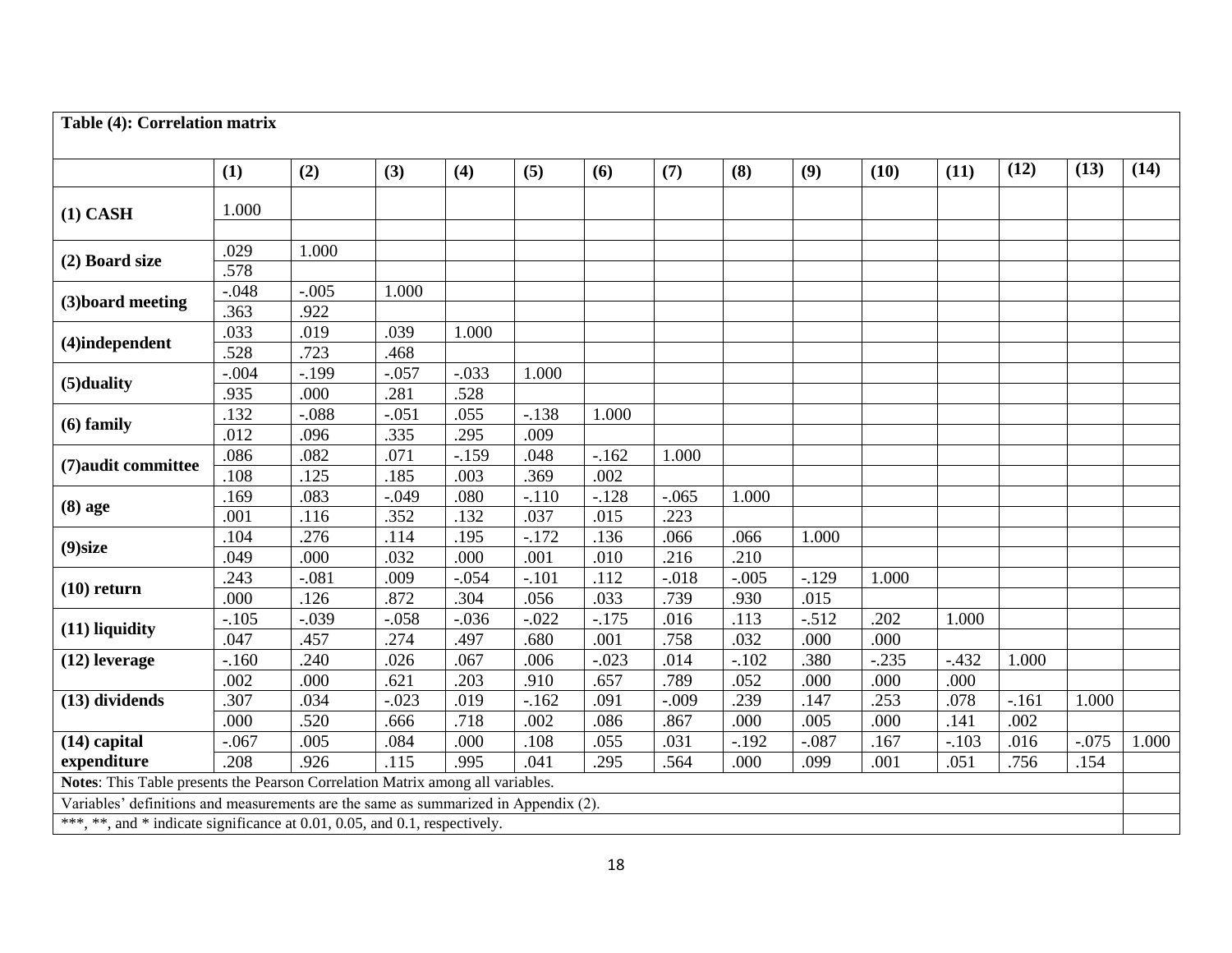#### **4.2 Empirical results**

Table (5) reports the multivariate results which are robust to year and industry fixed effects. The empirical results reveal that model (1) is statistically significant at  $1\%$  level of significance (P<.01) and the adjusted R-squared value 18.8%. These values imply a good overall model fit which indicate that the model explains some variation in cash hoarding.

The empirical results report the coefficient of board size (BSIZE) is 0.036 and is statistically significant at the 5% significance level ( $t = 2.547$ ). This result indicates that hoarding cash is positively associated with size of board of directors, meaning that firms with larger board of directors are more likely to hold more cash than firms with smaller board of directors. Therefore, hypothesis H1 is accepted. This result is consistent with the free cash flow theory which suggests that larger boards of directors are more likely to have poor communication and cooperation, decrease in monitoring quality and ineffective decision making. These factors reduce the pressure for good performance, and encourages managers to stockpile more cash to be used for their own interests. The results are, also, consistent with some prior research (e.g., Lee & Lee, 2009; Bokpin et al., 2011; Gill & Shah, 2012).

The coefficient of board meetings (BMEET) is -0.020 and is not statistically significant at any significance level. This result indicates that hoarding cash is not associated with frequency of board of directors' meetings. Therefore, hypothesis H2 is rejected. The coefficient of board independence (BIND%) is 0.928 and is statistically significant at the 5% significance level (t = 2.111). This result indicates that hoarding cash is positively associated with the percent of independent directors in the board of directors, meaning that firms with larger percent of independent directors their board of directors are more likely to hold more cash than firms with smaller percent of independent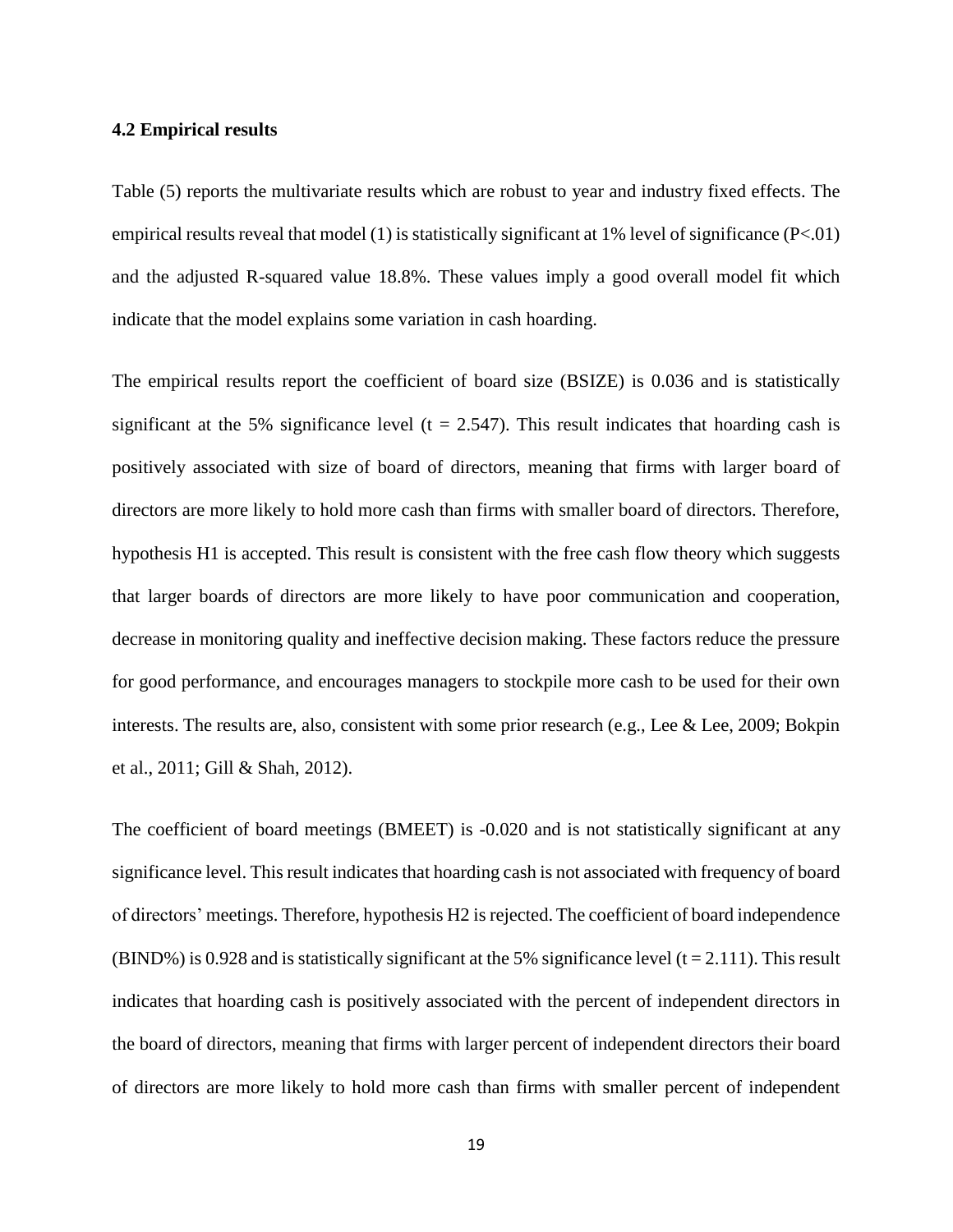directors in their boards. Therefore, hypothesis H3 is rejected. This result is consistent with Chen and Chuang (2009) who document positive association between outside directors and cash hoardings. However, it is not consistent with some studies which find negative association between existence of independent directors in the board and cash hoarding (e.g., Lee and Lee 2009; Boubaker et al., 2013).

The coefficient of CEO duality (DUALITY) is 0.059 and is statistically significant at the 5% significance level ( $t = 2.081$ ). This result indicates that hoarding cash is positively associated with the role duality of CEO, meaning that firms with existence of role duality of CEO are more likely to hold more cash than firms with nonexistence of role duality of CEO. Therefore, H4 is accepted. The result suggests that when the CEO of a firm is also the chairman, the firm tends to hold more cash. This finding supports free cash flow theory and the findings of some prior research such as Gill and Shah (2012) and Boubaker et al. (2013).

The coefficient of family control (FMLY) is 0.099 and is not statistically significant at any significance level. This result indicates that hoarding cash is not associated with family ownership Therefore, hypothesis H5 is rejected. The result is not consistent with Liu et al. (2015) who find that hoarding cash is positively associated with family ownership. The coefficient of size of audit committee (ADTCMT) is -0.084 and is statistically significant at the 5% significance level ( $t = -$ 2.549). This result indicates that hoarding cash is negatively associated with the size of audit committee, meaning that firms with larger size of audit committee are more likely to hold less cash than firms with smaller size of audit committee. Therefore, H4 is accepted. The result suggests that firms with relatively larger audit committees are likely to have better monitoring, due to aforementioned factors, which results in less cash hoardings.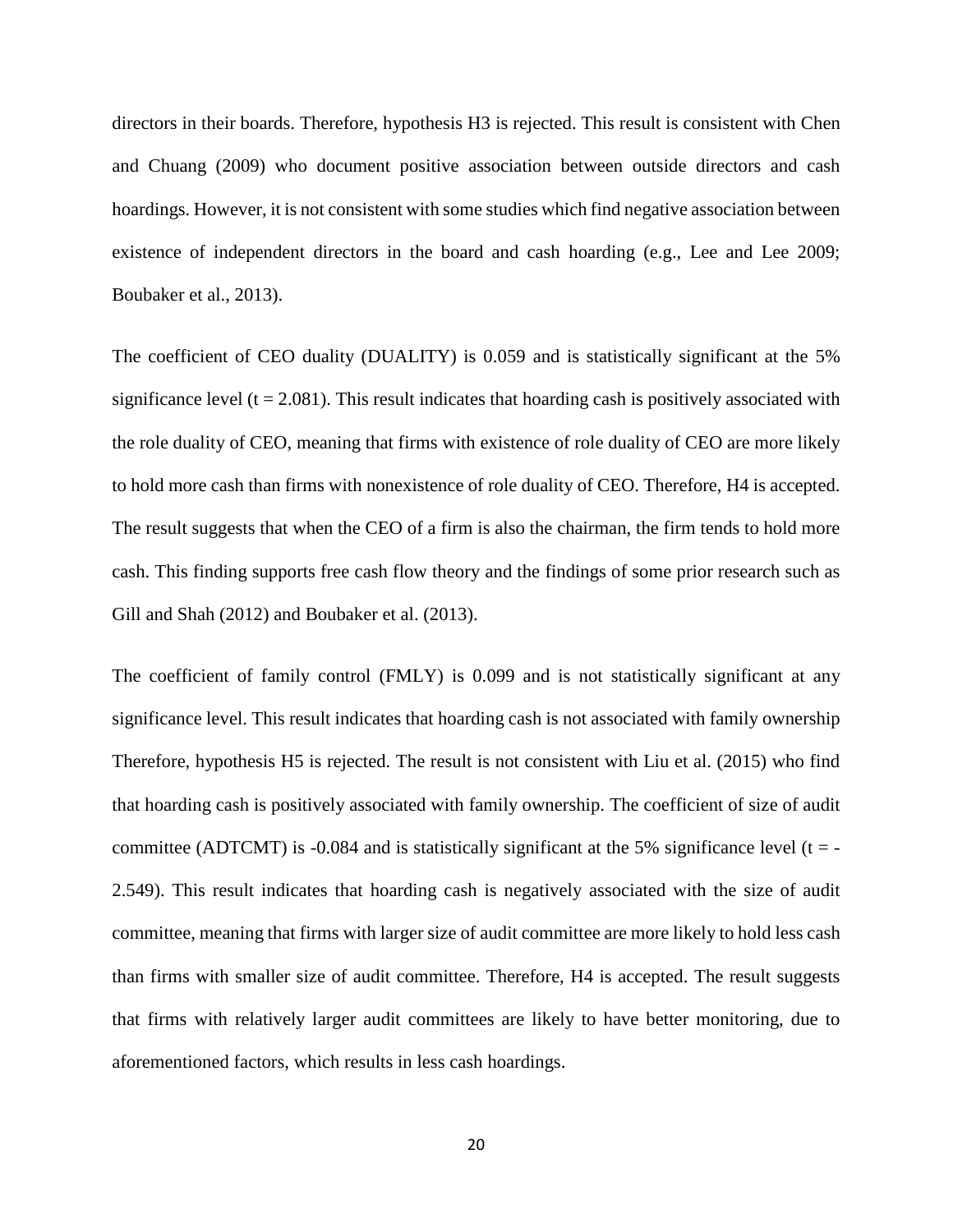In terms of control variables, firm age is positively associated with the value of cash hoarding at 5% significance level suggesting that older firms hold more cash than newly established firms. In addition, there is an insignificant relationship between firm size and cash hoardings meaning that the size of a firm has no effect on the value of cash hoarding. In addition, firm profitability affects cash hoardings positively suggesting that firms with higher profitability level are more likely to hold more cash than firms with lower profitability level. Also, firm liquidity affects cash hoardings negatively and firm leverage has a significant negative effect on cash hoardings. Besides, firm dividends affect cash hoardings positively and firm capital expenditures affects cash hoardings negatively. These results suggest that the value of cash hoarding is affected by some firm specific characteristics.

| Table (5): Empirical results of Model 1 |                                 |                      |                                     |                |                           |  |  |  |  |
|-----------------------------------------|---------------------------------|----------------------|-------------------------------------|----------------|---------------------------|--|--|--|--|
|                                         | Independent<br><b>Variables</b> | Pred.<br><b>Sign</b> | <b>Coefficient</b><br>(t-statistic) | <b>P-Value</b> | <b>VIF</b><br>(Tolerance) |  |  |  |  |
| Intercept                               |                                 |                      | $-1.393$<br>$(-2.774)$              | .006           |                           |  |  |  |  |
| Board size                              | <b>BSIZE</b>                    | $+$                  | .036<br>(2.547)                     | .011           | 1.395<br>(.717)           |  |  |  |  |
| Board meetings                          | <b>BMEET</b>                    |                      | $-.020$<br>$(-.361)$                | .718           | 1.085<br>(.922)           |  |  |  |  |
| Board independence                      | BIND%                           |                      | .928<br>(2.111)                     | .035           | 6.202<br>(.161)           |  |  |  |  |
| CEO duality                             | <b>DUALITY</b>                  | $^{+}$               | .159<br>(2.081)                     | .038           | 1.150<br>(.869)           |  |  |  |  |
| Family ownership                        | <b>FMLY</b>                     | $+$                  | .099<br>(1.624)                     | .105           | 1.141<br>(.876)           |  |  |  |  |
| Audit committee                         | <b>ADTCMT</b>                   |                      | .084<br>(2.179)                     | .030           | 1.108<br>(.902)           |  |  |  |  |
| Firm age                                | <b>FA</b>                       | $^{+}$               | .005<br>(2.549)                     | .011           | 1.184<br>(.845)           |  |  |  |  |
| Firm size                               | <b>FS</b>                       | $^{+}$               | $-.045$<br>$(-.773)$                | .440           | 1.961<br>(.510)           |  |  |  |  |
| Firm profitability                      | <b>FPRFT</b>                    | $^{+}$               | 1.443<br>(4.096)                    | .000           | 1.194<br>(.838)           |  |  |  |  |
| Firm liquidity                          | <b>FLIQDT</b>                   | $+$                  | $-.831$                             | .000           | 1.729                     |  |  |  |  |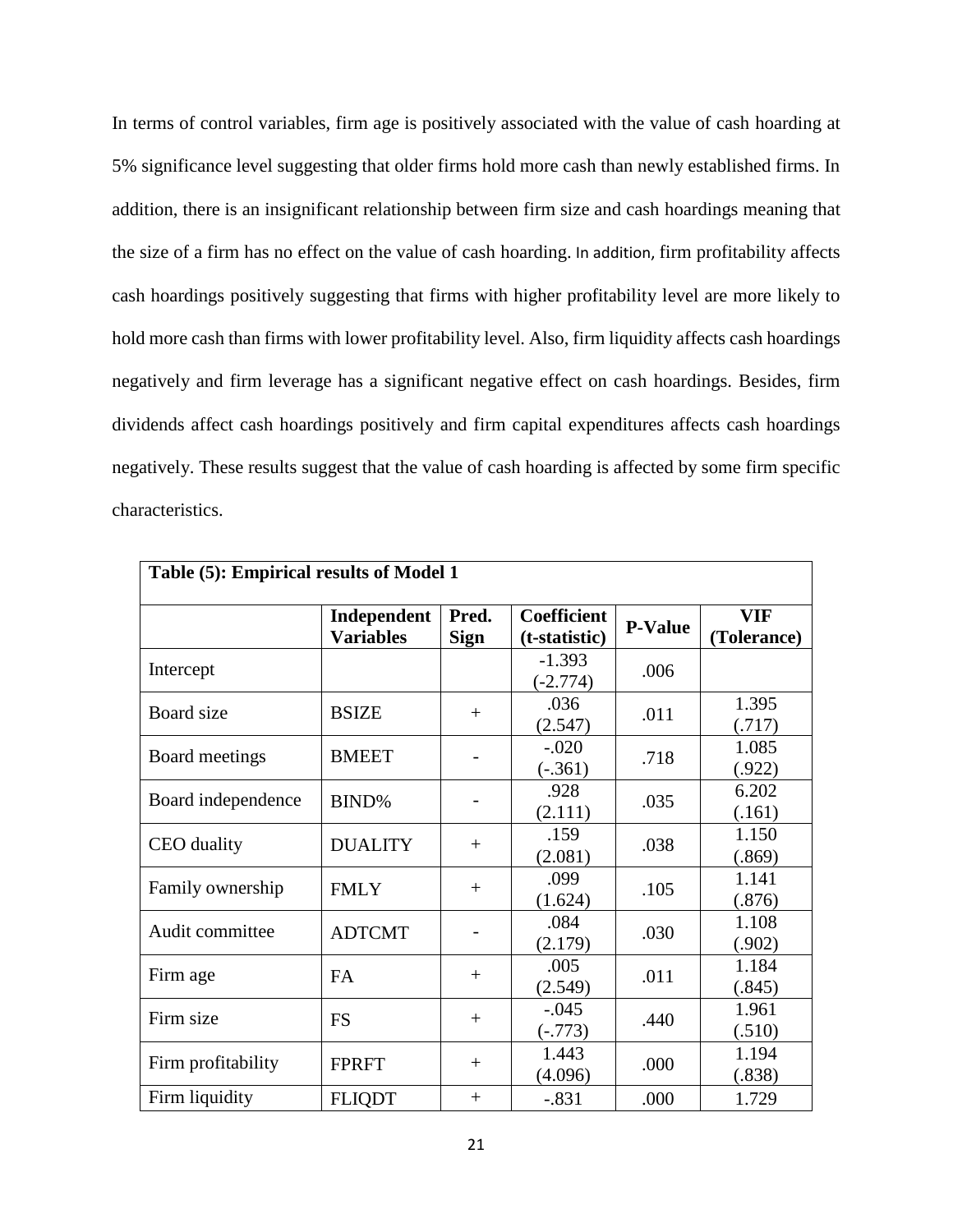|                                                                                                         |                |        | $(-4.068)$ |      | (.578) |  |
|---------------------------------------------------------------------------------------------------------|----------------|--------|------------|------|--------|--|
| Firm leverage                                                                                           | <b>FLEVG</b>   | $^{+}$ | $-.391$    |      | 1.434  |  |
|                                                                                                         |                |        | $(-2.702)$ | .007 | (.697) |  |
| Firm dividends                                                                                          | <b>FDIVDNT</b> |        | .265       |      | 1.250  |  |
|                                                                                                         |                |        | (4.061)    | .000 | (.800) |  |
| Firm Capital                                                                                            |                |        | $-1.015$   |      | 1.183  |  |
| expenditure                                                                                             | <b>FCAPEX</b>  |        | $(-2.141)$ | .033 | (.846) |  |
| Year fixed effect                                                                                       |                |        | Yes        |      |        |  |
| Industry fixed effect                                                                                   |                |        | Yes        |      |        |  |
| F-test                                                                                                  |                |        | $5.772***$ |      |        |  |
| Adjusted R- squared $(\%)$                                                                              |                |        | 18.8       |      |        |  |
| No. of observations                                                                                     |                |        | 360        |      |        |  |
| <b>Notes:</b> This Table reports the coefficients estimate of model (1). The dependent variable is CASH |                |        |            |      |        |  |

measured using the natural logarithm of the ratio of cash and cash equivalent to total assets at the end of the year. The *t-statistics* and *tolerance* are presented in parentheses.

Variables' definitions and measurements are the same as summarized in Table (1).

\*, \*\*, and \*\*\* indicate significance at 0.1, 0.05 and 0.01, respectively.

# **4.3 Additional analysis**

It is argued that big auditing firms provide higher quality audit compared to their counterparts because of their reputation, scale and expertise and they detect more of accounting irregularities in order to protect their valuable reputation. These arguments suggest that the big audit firms are more likely able to detect business opportunism on cash hoardings. Furthermore, trade-off theory suggests auditing reduces the information asymmetry between managers and investors by providing assurance for the financial statements. Accordingly, high-quality audits reduce information asymmetry to a relatively lower levels. Accordingly, firms audited by one of the big auditing firms are likely to have less information asymmetry costs when raising funds externally. By this reason, these companies are expected to hold less cash in order to mitigate the opportunity cost of hoarding cash, as suggested by trade-off theory.

However, there is a noticeable absence of studies that investigated the relationship between auditor choice and cash hoardings. Therefore, in this section we investigate the impact of audit firm size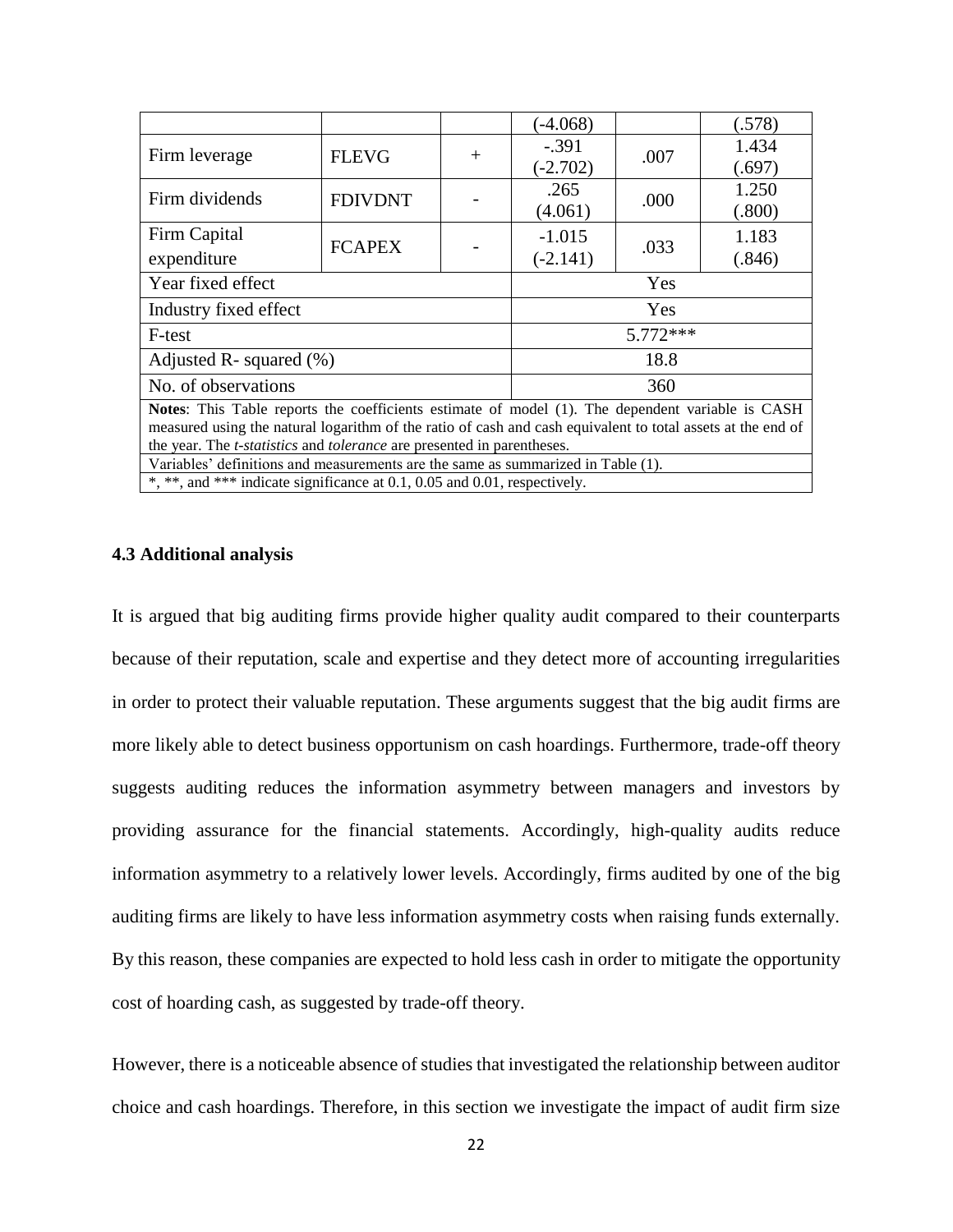on cash hoarding. To this end, the sample is divided into two sub-samples: firms audited by one of the Big 4 auditing firms (Big-N) and firms audited by a non-Big 4 auditor (Non-Big-N)<sup>3</sup>. Model (1) is run, separately, for the Big-N and Non Big-N Samples.

Table (6) reports the estimation of Model (1) for the Big N and non-big N samples I panels 1 & 2, respectively. The model is statistically significant at 1% for both samples. The adjusted R-squared value is 24.5% for the big N sample. This suggest that corporate governance explains 24.5% of the variations of cash hoarding when firms are audited by big auditor. While, adjusted R-squared value is 31.8% for the non-big N sample. This suggests that corporate governance explains 31.8% of the variations of cash hoarding when firms are audited by non-big auditor. Consequently, we can argue that firms audited by non-big auditor are more likely to hold more cash than firms audited by big auditor. The result is consistent with the trade-off theory which argue that firms audited by one of the big auditing firms are likely to have less information asymmetry costs when raising funds externally. By this reason, these companies are expected to hold less cash in order to mitigate the opportunity cost of hoarding cash.

| Table (6): Big N vs non Big-N auditors |                  |                      |                |             |                          |                |             |  |  |  |
|----------------------------------------|------------------|----------------------|----------------|-------------|--------------------------|----------------|-------------|--|--|--|
|                                        |                  | <b>Big-N</b> Auditor |                |             | <b>Non-Big-N</b> auditor |                |             |  |  |  |
|                                        | Ind.             | <b>Coefficient</b>   | <b>P-Value</b> | VIF         | <b>Coefficient</b>       | <b>P-Value</b> | VIF         |  |  |  |
|                                        | <b>Variables</b> | $(t-statistic)$      |                | (Tolerance) | $(t-statistic)$          |                | (Tolerance) |  |  |  |
| Intercept                              |                  | $-0.866$             | .063           |             | $-6.162$                 | .037           |             |  |  |  |
|                                        |                  | $-1.870$             |                |             | $-2.154$                 |                |             |  |  |  |
| Board size                             | <b>BSIZE</b>     | .033                 | .011           | 1.457       | .159                     | .005           | 1.882       |  |  |  |
|                                        |                  | 2.553                |                | .686        | 2.958                    |                | .531        |  |  |  |
| Board                                  |                  | $-.017$              | .754           | 1.093       | .112                     | .521           | 1.529       |  |  |  |
| meetings                               | <b>BMEET</b>     | $-.314$              |                | .915        | .648                     |                | .654        |  |  |  |

<sup>&</sup>lt;sup>3</sup> The Big-N are the four largest international professional services networks, offering audit, assurance, tax, consulting, advisory, actuarial, corporate finance, and legal services: wh PwC, Deloitte, Ernst & Young, and KPMG. Non Big-N are all auditors other than the Big-N. We measure audit firm size as a dummy variable that is equal to 1 if the firm is audited by one of the Big 4 auditing firms and 0 otherwise.

 $\overline{a}$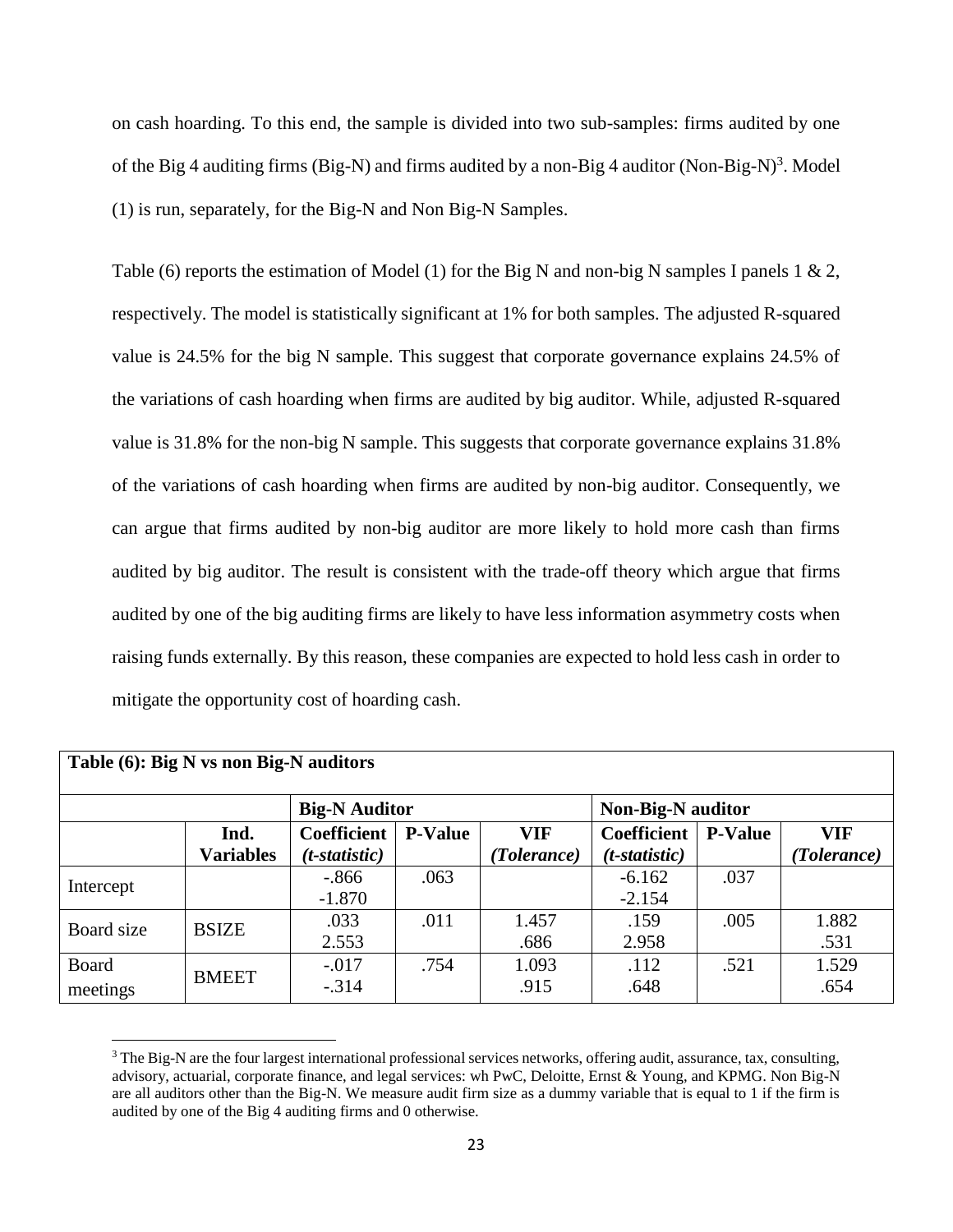| <b>Board</b>                                                                                                                                                                                                                                                                                                              | BIND%          | .972<br>2.465 | .014       | 5.700<br>.175 | $-2.103$<br>$-1.022$ | .313 | 15.401<br>.065 |  |
|---------------------------------------------------------------------------------------------------------------------------------------------------------------------------------------------------------------------------------------------------------------------------------------------------------------------------|----------------|---------------|------------|---------------|----------------------|------|----------------|--|
| independence                                                                                                                                                                                                                                                                                                              |                |               |            |               |                      |      |                |  |
| CEO duality                                                                                                                                                                                                                                                                                                               | <b>DUALITY</b> | .097          | .181       | 1.241         | .626                 | .044 | 1.571          |  |
|                                                                                                                                                                                                                                                                                                                           |                | 1.342         |            | .806          | 2.081                |      | .636           |  |
| Family                                                                                                                                                                                                                                                                                                                    | <b>FMLY</b>    | .079          | .163       | 1.125         | .410                 | .069 | 1.827          |  |
| ownership                                                                                                                                                                                                                                                                                                                 |                | 1.398         |            | .889          | 1.866                |      | .547           |  |
| Audit                                                                                                                                                                                                                                                                                                                     |                | $-.095$       | .006       | 1.113         | $-.071$              | .709 | 1.437          |  |
| committee                                                                                                                                                                                                                                                                                                                 | <b>ADTCMT</b>  | $-2.782$      |            | .899          | $-.376$              |      | .696           |  |
|                                                                                                                                                                                                                                                                                                                           | <b>FA</b>      | .003          | .063       | 1.151         | .025                 | .048 | 2.846          |  |
| Firm age                                                                                                                                                                                                                                                                                                                  |                | 1.864         |            | .869          | 2.038                |      | .351           |  |
| Firm size                                                                                                                                                                                                                                                                                                                 | <b>FS</b>      | $-.080$       | .134       | 1.989         | .188                 | .524 | 3.159          |  |
|                                                                                                                                                                                                                                                                                                                           |                | $-1.503$      |            | .503          | .643                 |      | .317           |  |
| Firm                                                                                                                                                                                                                                                                                                                      |                | 1.325         | .000       | 1.207         | 1.269                | .468 | 1.514          |  |
| profitability                                                                                                                                                                                                                                                                                                             | <b>FPRFT</b>   | 4.200         |            | .828          | .733                 |      | .660           |  |
| Firm liquidity                                                                                                                                                                                                                                                                                                            | <b>FLIQDT</b>  | $-1.387$      | .000       | 1.966         | .782                 | .251 | 2.218          |  |
|                                                                                                                                                                                                                                                                                                                           |                | $-6.828$      |            | .509          | 1.165                |      | .451           |  |
| Firm leverage                                                                                                                                                                                                                                                                                                             | <b>FLEVG</b>   | $-.881$       | .000       | 1.632         | 1.154                | .012 | 1.758          |  |
|                                                                                                                                                                                                                                                                                                                           |                | $-6.044$      |            | .613          | 2.623                |      | .569           |  |
| Firm                                                                                                                                                                                                                                                                                                                      |                | .120          | .065       | 1.250         | .399                 | .047 | 1.503          |  |
| dividends                                                                                                                                                                                                                                                                                                                 | <b>FDIVDNT</b> | 1.852         |            | .800          | 2.050                |      | .665           |  |
| Firm Capital                                                                                                                                                                                                                                                                                                              |                | $-.967$       | .039       | 1.194         | $-.651$              | .652 | 1.820          |  |
| expenditure                                                                                                                                                                                                                                                                                                               | <b>FCAPEX</b>  | $-2.079$      |            | .838          | $-.454$              |      | .550           |  |
| Year fixed effect                                                                                                                                                                                                                                                                                                         |                |               | Yes        |               | Yes                  |      |                |  |
| Industry fixed effect                                                                                                                                                                                                                                                                                                     |                |               | Yes        |               | Yes                  |      |                |  |
| F-test                                                                                                                                                                                                                                                                                                                    |                |               | $6.587***$ |               | $2.560***$           |      |                |  |
| Adjusted R-squared $(\%)$                                                                                                                                                                                                                                                                                                 |                |               | .245       |               | .318                 |      |                |  |
| No. of observations                                                                                                                                                                                                                                                                                                       |                | 293           |            |               | 57                   |      |                |  |
| Notes: This Table reports the coefficients estimate of model (1) for Big N and non-Big N samples. The dependent variable is CASH<br>measured using the natural logarithm of the ratio of cash and cash equivalent to total assets at the end of the year. The t-statistics<br>and tolerance are presented in parentheses. |                |               |            |               |                      |      |                |  |

Variables' definitions and measurements are the same as summarized in Table (1).

\*, \*\*, and \*\*\* indicate significance at 0.1, 0.05 and 0.01, respectively.

# **5. Conclusion**

This study aims to examine the impact of corporate governance mechanisms on the corporate cash hoarding. The study uses a sample from Borsa Istanbul over the period of 2010-2014. the study adopts regression analysis with year and industry fixed effects to test the research hypotheses. The study finds that firms with larger size of board of directors are more likely to hold more cash than firms with smaller board of directors. In addition, it finds that firms with larger percent of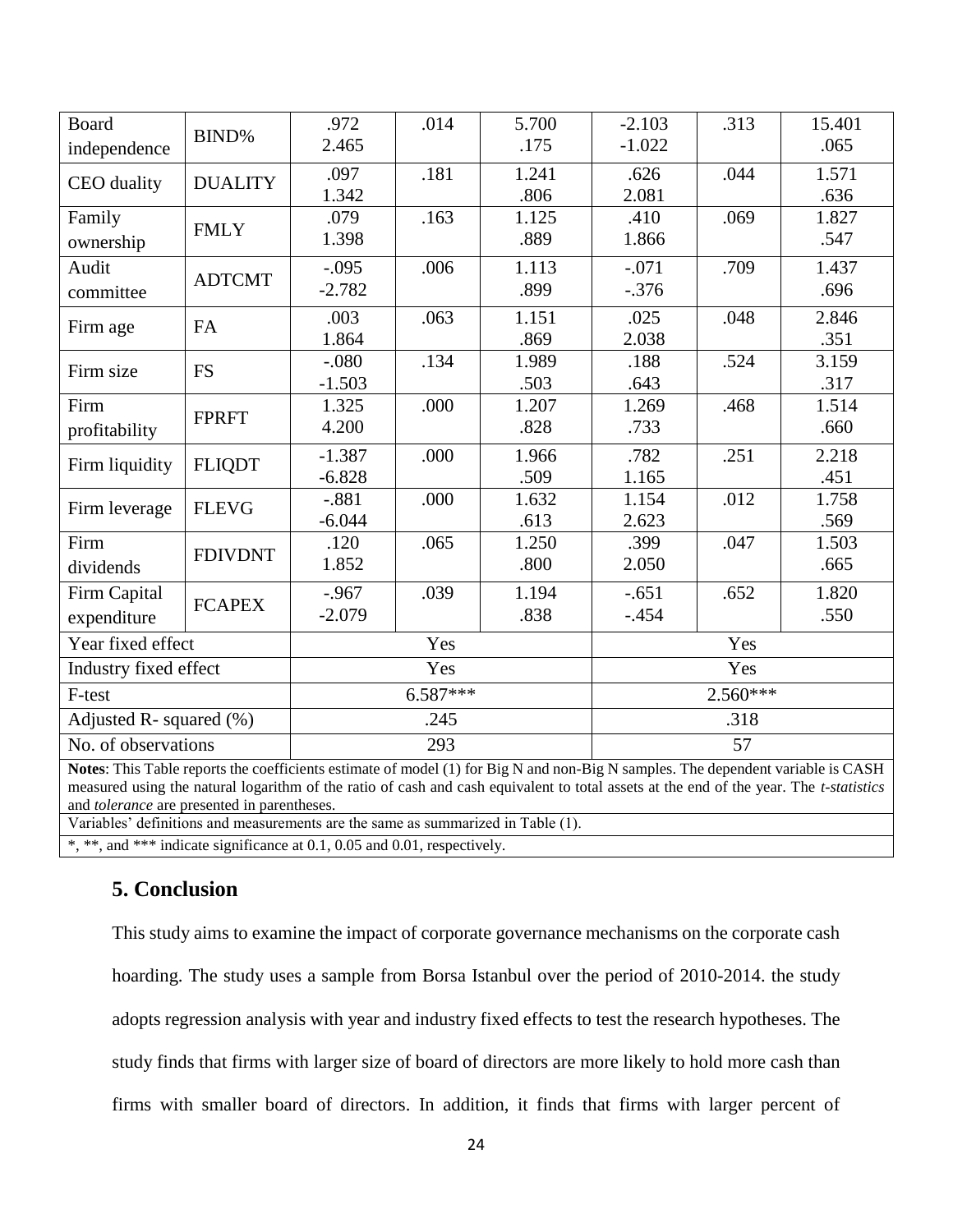independent directors their board of directors are more likely to hold more cash than firms with smaller percent of independent directors in their boards. It, also, finds that when the CEO of a firm is also the chairman, the firm tends to hold more cash. besides, the results indicate that firms with larger size of audit committee are more likely to hold less cash than firms with smaller size of audit committee. However, the study finds non-significant relationship between cooperate cash hoardings and both frequency of board meetings and family ownership. Further, the study finds that firms audited by non-big auditor are more likely to hold more cash than firms audited by big auditor. The results suggest that firms with good corporate governance mechanisms are less likely to hold cash.

this study has some limitations that can be considered potential areas for future research. First, the covered period is only five years. Considering longer time series period may be an avenue for future research which may provide indication on the cash hoarding behavior. Second, the study focuses only on cash hoarding in Turkish firms. Other countries, however, could have different approaches for hoarding cash. Investigating corporate cash hoarding in other countries, such as Germany or Gulf countries, could be useful in understanding the behavior of corporate cash hoarding. Third, the study uses limited number of corporate governance mechanisms. Considering other mechanisms such as existence of experience in audit committee or/and other ownership structure may be a potential avenue for future research.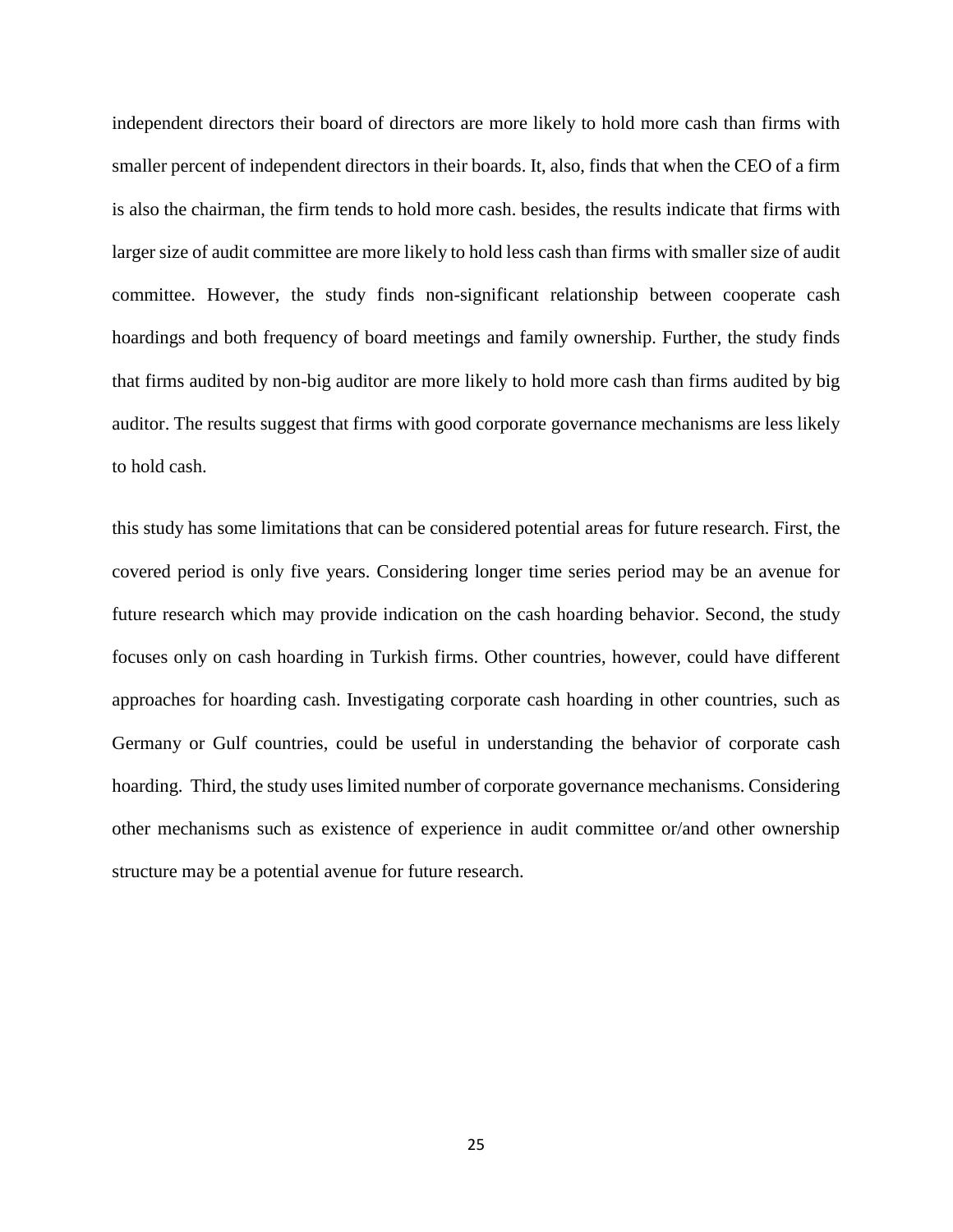# **References**

Adams, R. B., Hermalin, B. E., & Weisbach, M. S. (2010). The Role of Board of Directors in Corporate Governance: A Conceptual Framework and Survey. *Journal of Economic Literature*, 48(1), 58-107.

Afza, T., & Adnan, S.M. (2007). *Determinants of corporate cash holdings: A case study of Pakistan*. Paper presented at the Proceedings of Singapore Economic Review Conference (SERC) 2007, Singapore Economics Review, The University of Manchester (Brooks World Poverty Institute), Singapore, 164-165. [https://editorialexpress.com/cgi](https://editorialexpress.com/cgi-bin/conference/download.cgi?db_name=SERC2007&paper_id=166)[bin/conference/download.cgi?db\\_name=SERC2007&paper\\_id=166.](https://editorialexpress.com/cgi-bin/conference/download.cgi?db_name=SERC2007&paper_id=166)

Al-Najjar, B. (2013). The financial determinants of corporate cash holdings: Evidence from some emerging markets. *International Business Review*, 22(1), 77-88.

Anderson, R. C., & Reeb, D. M. (2003) Founding-Family Ownership and Firm Performance: Evidence from the S&P 500. *The Journal of Finance*, 58(3), 1301-1327.

Bates, T.W., Kahle, K.M., & Stulz, R.M. (2009). Why do U.S. Firms Hold So Much More Cash than They Used To?, *The Journal of Finance*, 64(5), 1985-2021.

Bokpin, G. A., Isshaq, Z., & Aboagye-Otchere, F. (2011). Ownership structure, corporate governance and corporate liquidity policy; Evidence from the Ghana Stock Exchange. *Journal of Financial Economic Policy*, 3(3), 262-279.

Boubaker, S., Derouiche, I., & Nguyen, D.C. (2013). Does the Board of Directors Affect Cash Holdings? A Study of French Listed Firms. *SSRN working paper No. 2347175*.

Brockmann, E. N., Hoffman, J. J., Dawley, D. D., & Fornaciari, C. J. (2004). The Impact of CEO Duality and Prestige on a Bankrupt Organization. *Journal of Managerial Issues*, 16(2), 178-196.

Chen, Y. R., & Chuang, W.T. (2009). Alignment or entrenchment? Corporate governance and cash holdings in growing firms. *Journal of Business Research*, 62(11), 1200-1206.

Custodio, C., Ferreira, M. A., & Raposo, C. (2005). Cash holding and business conditions. *SSRN working paper No. 608664*.

Daily, C. M., & Dalton, D. R. (1997). CEO and Board Chair Roles Held Jointly or Separately: Much Ado about Nothing?. *The Academy of Management Executive,* 11(3), 11-20.

Dahya, J., Travlos, N. (2000). Does the one man show pay? Theory and evidence on the dual CEO revisited. *European Financial Management*, 6(1), 85-98.

Dittmar, A., & Mahrt-Smith, J. (2007). Corporate governance and the value of cash holdings. *Journal of Financial Economics*, 83(3), 599-634.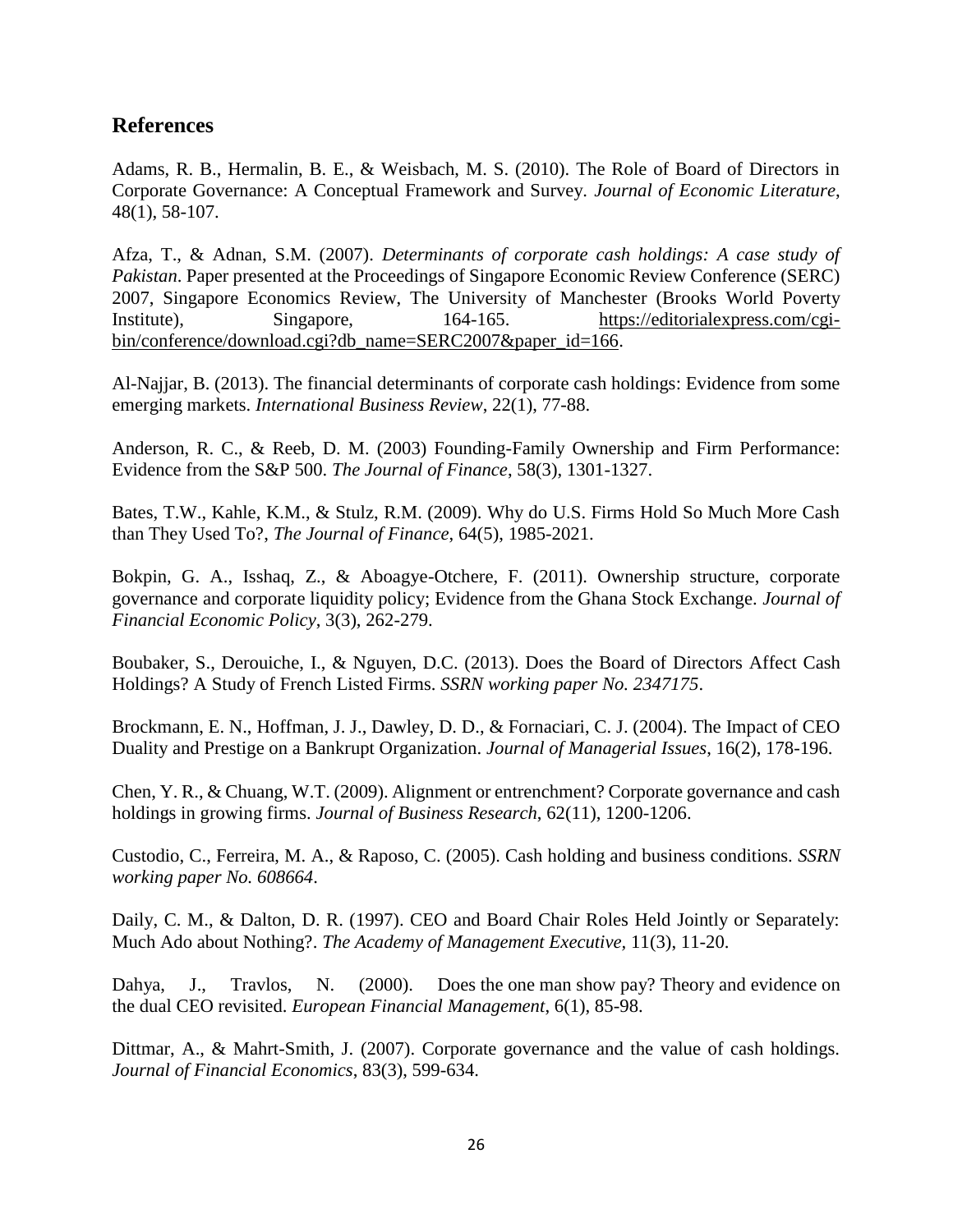Dittmar, A., Mahrt-Smith, J., & Servaes, H. (2003). International Corporate Governance and Corporate Cash Holdings*. Journal of Financial and Quantitative Analysis*, 38 (1), 111-133.

Drobetz, W., & Grüninger, M.C. (2007). Corporate cash holdings: Evidence from Switzerland. *Financial markets and Portfolio management*, 21(3), 293–324.

Duchin, R. (2010). Cash Holding and Corporate Diversification. *The Journal of Finance*, 65(3), 955–992.

Faulkender, M. (2002). Cash Holdings among Small Businesses. *SSRN working Paper No. 305179*.

Ferreira, M. A., & Vilela, A. S. (2004). Why do firms hold cash? Evidence from EMU countries. *European Financial Management*, 10(2), 295–319.

Foley, C.F., Hartzell, J.C., Titman, S., & Twite, G. (2007). Why do firms hold so much cash? A tax-based explanation. *Journal of Financial Economics*, 86(3), 579-607.

Gill, A., & Shah, C. (2012). Determinants of Corporate Cash Holdings: Evidence from Canada. *International Journal of Economics and Finance*, 4(1), 70-79.

Goyal, V. K., & Park, C. W. (2002). Board leadership structure and CEO turnover. *Journal of Corporate Finance*, 8(1), 49-66.

Gul, F. A., & Leung, S. (2004). Board leadership, outside directors' expertise and voluntary corporate disclosures. *Journal of Accounting and Public Policy*, 23(5), 351-379.

Guney, Y., Ozkan, A., & Ozkan N. (2007). International evidence on the non-linear impact of leverage on corporate cash holdings. *Journal of Multinational Financial Management*, 17(1), 45- 60.

Guney, Y., Ozkan, A., & Ozkan, N. (2003). Additional International Evidence on Corporate Cash Holdings. SSRN working paper No. 406721.

Han, S., & Qiu, J. (2007). Corporate precautionary cash holdings. *Journal of Corporate Finance*, 13(1), 43-57.

Harford, J., Mansi, S. A., & Maxwell, W. F. (2008) Corporate governance and firm cash holdings in the US. *Journal of Financial Economics*, 87(3), 535-555.

Kim, K. A., Kitsabunnarat-Chatjuthamard, P., & Nofsinger, J. R. (2007). Large shareholders, board independence, and minority shareholder rights: Evidence from Europe. *Journal of Corporate Finance*, 13(5), 859-880.